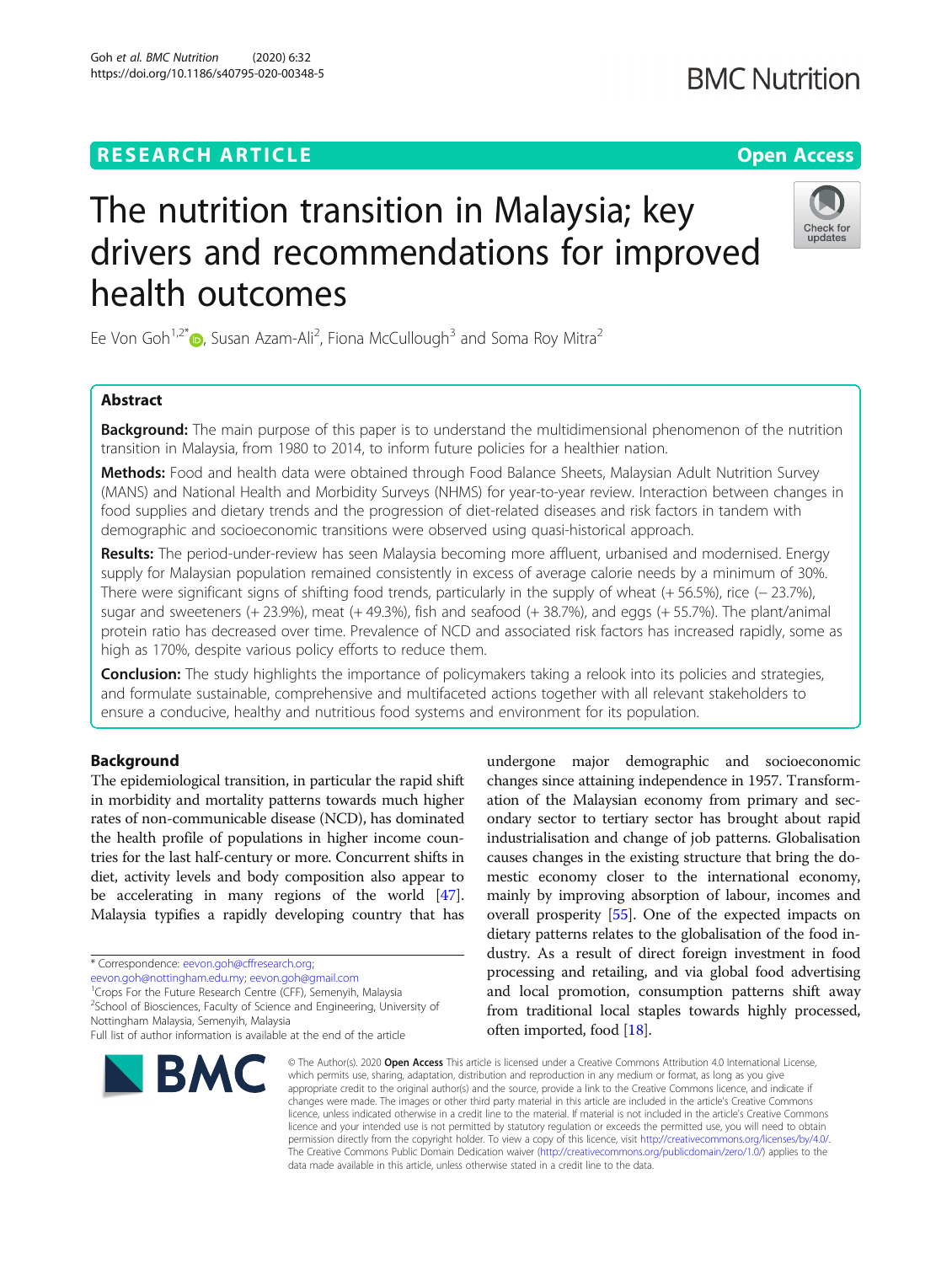In recent decades, a rapid process of change in dietary trends coupled with a worsening obesity crisis has been observed in many developing countries [\[46\]](#page-13-0). Popkin [[45](#page-13-0)] refers to these changes as "nutrition transitions". In general, the transitions refer to the change from a traditional to a more 'westernised' or global diet and lifestyle, and from a largely agrarian based economy to an industrialised one. The changes are sequential and are distinguished by three distinctive phases – famine reduction, degenerative disease and behavioural change. This nutrition transition is preceded by changes in demographics, from populations with high rates of fertility and low life expectancy to lower fertility rates and longer life expectancy; and epidemiological transitions, from high rates of infectious disease, poor sanitation, periodic famine and malnutrition to a state where chronic disease and overconsumption prevail [[44\]](#page-13-0).

The nutrition transition is not new to Malaysia. Noor [[41\]](#page-13-0) reports on changes in eating habits and associated health outcomes since before the turn of the twenty-first century. Policymakers first recognised that the population was becoming overweight in the 1990s. To address this issue, strategies were outlined in the National Plan of Action for Nutrition in Malaysia (NPANM I) (1996 to 2000). The subsequent NPANM II (2006–2015) and NPANM III (2016–2025) recognised the needs to prevent and control diet-related NCD. As Malaysia being dubbed the fattest in Asia for the first time in 2014 [[40](#page-13-0)] and continue to hold the record ever since, the strategies compel for a deeper look. To enable the development and implementation of effective policies for improved health outcomes, it is essential to understand the key drivers behind the nutrition transition in the country, and to assess which stage of the transition the nation is currently in. To achieve this, it is crucial to examine the nutrition transition in tandem with relevant policies that impact on food supply, diet and behaviour.

This paper focuses on the nutrition transition that has taken place in Malaysia over the last 30–40 years and highlights some important distinguishing features that have shaped the trend. We have chosen to adopt a quasi-historical approach to show how changes in food supply and dietary trends interact with the progression of NCD in roughly chronological order, using nationally representative data from multiple sources. To understand the demographic and epidemiological transitions, data are taken from the Department of Statistics, Malaysia (DoSM). Changes in food availability and dietary trends, are evaluated from the analysis of food balance sheets. Health data has been taken from the Malaysian Adult Nutrition Surveys (MANS) and the National Health and Morbidity Survey (NHMS). These interactions are used to gauge the effectiveness of the various national plans of action for nutrition in Malaysia (NPANM) in addressing the prevalence of non-communicable diseases (NCD).

To the best of the authors' knowledge, this paper is the first one in Malaysia to appraise the change over time in Malaysian food and nutrition situation with policy implications.

#### Methods

To evaluate the multidimensional phenomenon of the nutrition transition in Malaysia, literature searches were conducted from May to June 2017 and data were synthesised from multiple sources as detailed below.

#### Demographic and socio-economic data

National demographics and socio-economic data were obtained from official spreadsheets and reports uploaded by the Department of Statistics, Malaysia (DoSM) on its open data portal [\[10](#page-12-0)]. These data included: (i) population growth rate, (ii) fertility rate, (iii) death rate and causes of death, (iv) under five mortality rate, (v) infant mortality rate, (vi) average life expectancy, (vii) old age dependency ratio, (viii) GDP index, (ix) household income, (x) broadband penetration rate, and (xi) vehicle ownership rate.

#### Food and health data

To evaluate the Malaysian nutrition transition, data were gathered from three nationally representative sources, namely the Food Balance Sheets (FBS), Malaysian Adult Nutrition Survey (MANS) and National Health and Morbidity Survey (NHMS).

#### Food balance sheets (FBS) – 1980 to 2013

Food balance sheets (FBS) downloaded from FAOSTAT were used to assess food availability (in terms of kCal/ capita/day) over the 34-year period from 1980 to 2013 [[13\]](#page-12-0). To evaluate the trend in food supply over the past three decades, the years were clustered into subgroups with a range of 5 years for each group (i.e. 1980–1984, 1985–1989, 1990–1994, 1995–1999, 2000–2004, 2005– 2009 and 2010–2013). The total energy available (kCal/ capita/day) for the Malaysian population was estimated as the sum of energy supplied by animal and vegetable sources. The FAO definition of vegetable products includes the following: cereals, starchy roots, sugar crops, pulses, tree nuts, vegetable oil, vegetables, stimulants, spices, sugar and sweeteners, oil crops, fruits, alcoholic and miscellaneous; meanwhile, animal products consist of the following: meat, animal fats, eggs, milk (excluding butter), fish and seafood, aquatic product and offal [[12](#page-12-0)].

Prior to 2003, when Malaysia carried out the first Malaysian Adult Nutrition Survey (MANS), FBS analysis was the most widely used approach to estimating food availability. Its biggest advantage is that the data is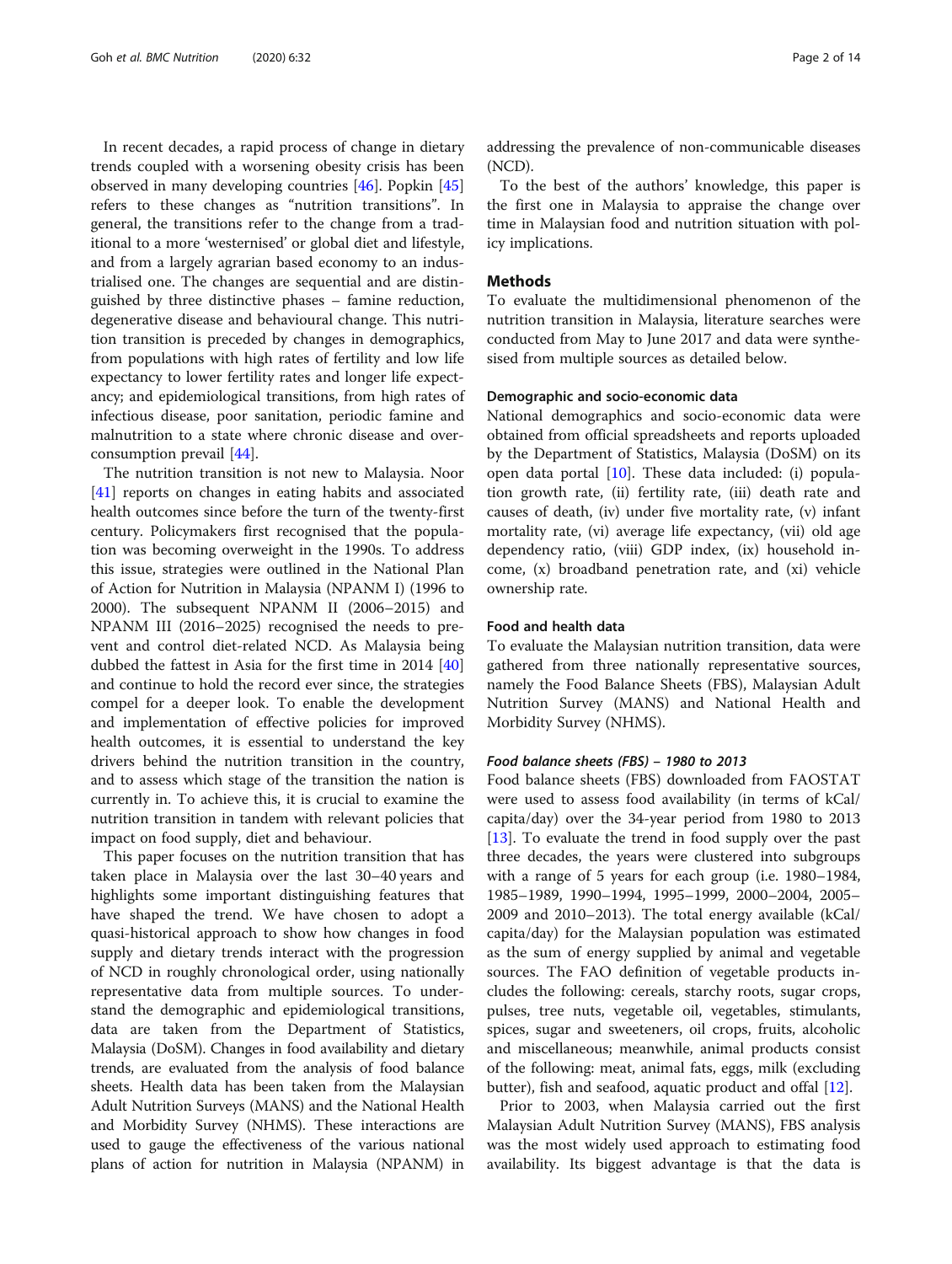<span id="page-2-0"></span>readily accessible and available online. FBS may be beneficial in showing the basic trends of food supply, but is not useful to assess the actual dietary intake of a population. FBS overestimated food consumption and nutrient intake compared to individual dietary surveys because FBS items were calculated excluding reuse and stock variation (national account budgets); they represented the total food items available per capita, but obviously not what was necessarily consumed. Despite the inherent inaccuracies of this method, food supply pattern is an important indicator of food consumption. An overabundance of food supply alone has been identified as a key cause of the obesity epidemic [[54\]](#page-13-0).

#### Malaysian Adult Nutrition Survey (MANS) - 2003 and 2014

In Malaysia, nationwide dietary intake data was collected for the first time in MANS 2003 and then subsequently in 2014. MANS was a nationwide cross-sectional study conducted on more than 7000 subjects. Multistage stratified sampling design was used to select a representative sample of the Malaysian adult population, aged 18 to 59 years old. Data on food consumption were derived from a Food Frequency Questionnaire (FFQ) that contains commonly consumed foods and beverages, and a 2 day 24-h diet recall. Primary data analysis reports for MANS 2003 and 2014 published by the Institute of Public Health were obtained from its official website [\[23](#page-12-0)–[27](#page-12-0), [29](#page-12-0)–[31](#page-12-0)]. Information about food consumption pattern was extracted for comparison with the FBS data. Information about the prevalence of each weight status categories were then extracted and tabulated for period-to-period comparison.

Reliable nationally representative individual dietary surveys are crucial to better understand the relationship between food consumption patterns and the emergence of diet-related diseases. However, comparison of nutrient intakes is not possible because both the MANS showed that adult energy intakes were so low that they failed to meet at least 80% of the Malaysian RNI. With lower reported energy intake, the intake of many micro-nutrients was expected to decrease. It was pointed out in the report that there was a high percentage of under reporting during dietary recall, limitation in food composition database and human error during data management and analysis. After careful consideration of the high prevalence of underreporting, we have decided to report the trends of change in food consumption pattern between the two MANS surveys rather than the absolute value of change.

# National Health and Morbidity Survey (NHMS) I (1986) to V (2015)

The National Health and Morbidity Survey (NHMS) is a nationally representative survey of the Malaysian population, from new-borns to the elderly. It was initiated in 1986 as a platform for monitoring the health of the Malaysian population. The interval of NHMS has been reduced from every 10 years to a 4 yearly cycle, with annual data collection since 2011. Since 2011, the main focus of the NHMS has been health care demands, non-communicable diseases and risk factors for NCD. Primary data analysis reports for NHMS III (2006), NHMS IV (2011) and NHMS V (2015) were downloaded from the Institute of Public Health [[20,](#page-12-0) [28,](#page-12-0) [32](#page-12-0)]. The primary data analysis reports for NHMS I (1986) and II (1996) were not publicly available; hence, references were made to a PowerPoint presentation by Mr. A.J. Ahmad, Director of the Division of Health Promotion of the Ministry of Health (MoH) Malaysia, at a health promotion conference in 2011 [\[2\]](#page-12-0). Information about the prevalence of each weight status categories and NCD were then extracted and tabulated for period-to-period comparison.

#### Empirical findings

#### Transitioning demographic (DoSM)

The official statistics for the 34 year period indicate a downward trend in population growth rate coupled with an increase in life expectancy. During the 1991–2000 period, the rate of population growth was on average 3% per annum, decreasing to 1.8% during 2000–2010. Demographic forecasts expect this trend to continue with an estimated decrease in growth rate to 0.8% by 2040, an average decrease of population growth rate by 0.05% per year. This decline in population growth rate is a reflection of reduced fertility rate (from 6.19 births per woman in 1960 to 2.0 in 2015). Concurrently, Malaysia experienced a decline in annual death rate (from 8.17 per 1000 people in 1966 to 4.98 per 1000 people in 2015) and an increase in life expectancy. In 2016, average life expectancy was 77.2 years and 72.6 years for women and men respectively compared to 65.5 and 61.6 respectively for both genders in 1970. As a consequence, the Malaysia population is ageing. An increase in the old age dependency ratio, almost a three-fold increase from 7.4 (2010) to 21.7 (2040), is expected.

Malaysia is undergoing an epidemiological transition with causes of mortality shifting from communicable to NCD. Comparison of national statistics has shown that most deaths in Malaysia are now from NCD, with diseases of the circulatory system the most common cause of death. Nonetheless, the comprehensiveness of mortality data may be compromised since not all coders use International Classification of Diseases (ICD) codes [[61](#page-13-0)].

#### Rapid economic growth and transition (DoSM)

Remarkable changes have occurred in the Malaysian economy and the structure of its workforce over the past 30–40 years. GDP per capita increased dramatically since the 1970s, achieving an average GDP growth rate of 6.8% per annum during the 1970–2015 periods (Fig. [1](#page-3-0)). With this rapid improvement in income, an increase in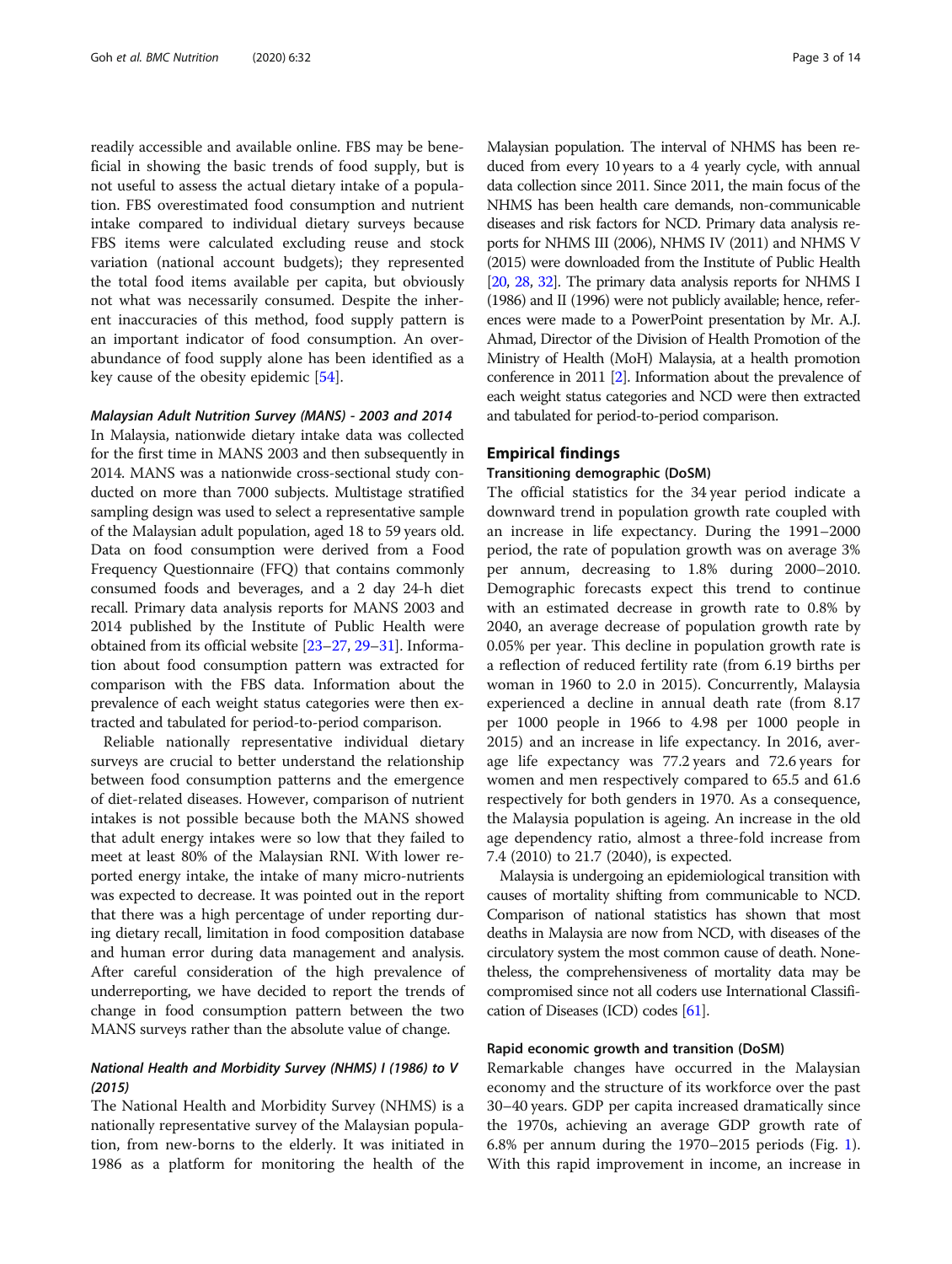<span id="page-3-0"></span>

living standards is expected. A dramatic shift in urbanisation and modernisation of the population also occurred during this period. In 1960, approximately 27% of the Malaysian population was urban and 73% rural, a situation which totally reversed by 2015 (75% urban). Malaysia is transitioning from a largely agrarian economy to a service-oriented economy with tertiary sector accounting for 53.5% of GDP in 2014. While the economy has shifted from its initial dependence on an energy intensive workforce, during the 1987–2014 period, the rural primary-product sectors of agriculture, forestry and fisheries still accounted for 20% and manufacturing 23% of GDP in 2014.

In tandem with GDP growth, the Malaysian population experienced a rapid growth in household income. The annual growth of mean household income was about 11% in the 1990s and 9% annually since the 2000s up to 2014. During this period, the population became increasingly modernised and digitalised. Broadband penetration rate rose from 1.0% in 2004 to 72.2% in 2015. Vehicle ownership across all types also increased, with the percentage of Malaysian households owning cars as high as 83.9% in 2014. Increasing urbanisation has seen growing preference among Malaysians to spend their leisure time in shopping malls for food, social activities and entertainment. This habit has fuelled the mushrooming of shopping malls from just about 100 malls in the late 1980s to some 360 malls in 2015 [\[53](#page-13-0)], and close to 700 malls by the end of 2019 [\[33\]](#page-13-0).

# Changes in trends of energy and nutrient supply (FBS review)

# Energy supply

Over the 34 year period in review (1980–2013), the total energy supply (kCal/capita/day) for the Malaysian population was consistently in excess of average daily requirements. Based on the average daily requirements of

1500kCal and 2000kCal for women and men respectively [[38\]](#page-13-0), there was an excess of 75–93% available for women and 30–45% for men. The total energy per capita supply was stable over time with just a slight increase of about 5% over the last three decades (Table [1](#page-4-0)). However, there were rather significant signs of shifting trends in different food groups, in particular in the proportions of calories supplied by wheat, rice, sugar and sweeteners, poultry, fish and seafood, milk and eggs. While periodto-period variability (possibly due to external factors e.g. geopolitics and economic issue or seasonality) is observed, the long term trend is upward for energy supplied by wheat, sugar and sweeteners, poultry, fish and seafood and eggs and downward for rice and milk. The amount of energy per capita supplied by rice fell by 23.7% while that from wheat rose by 56.5% (Table [1](#page-4-0)). Available calories from sugar and sweetener increased by 23.9% over the past three decades (Table [1\)](#page-4-0), from 21 to 26.1 tsp. per capita per day. Calories from animal products too increased (poultry by 230.7%; fish and seafood by 38.7%; egg by 55.7%). The only exception was milk, which decreased by 30% (Table [1](#page-4-0)).

# Fruits and vegetable supply

Across the years in review, there is an observed decline in the reported supply of fruit and a twofold increase in vegetable supply (Table [1\)](#page-4-0). When combined as the total fruit and vegetable supply, the per capita serving size increased from 2.7 to 3.9 servings per day, assuming 80 g of fruit and vegetables per serving. It is worth noting that the FBS does not capture fruit and vegetables that are home produced, hence, it is possible that there is an underrepresentation of total fruit and vegetable supply, especially when the country was less urbanised in the 1980's. As the country becomes more urbanised, it is no longer viable for urban dwellers to plant fruit trees and vegetables for subsistence use. As such, the observed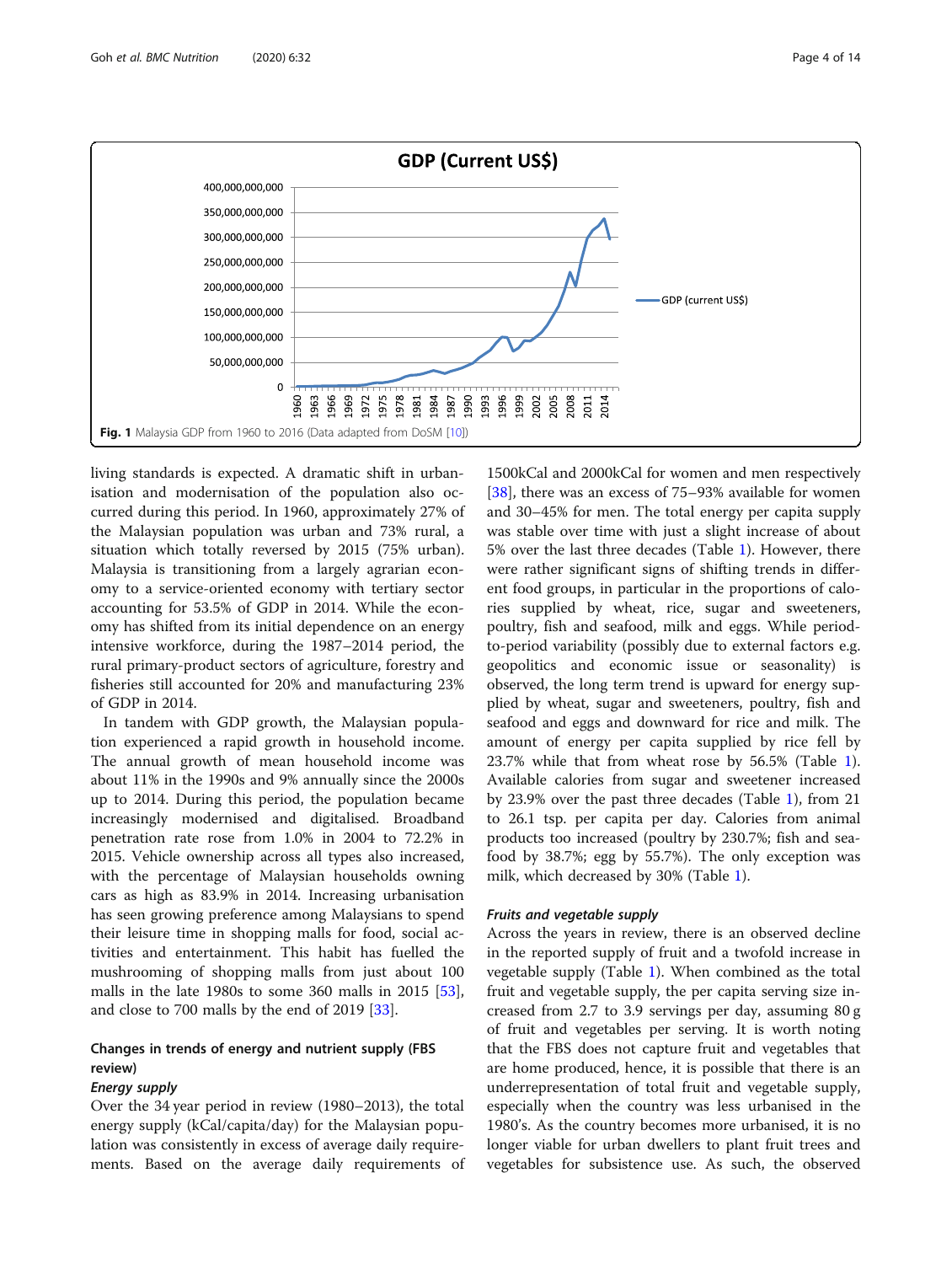<span id="page-4-0"></span>

|                   |                      |                        | Table 1 Daily per capita dietary energy supply (kCal)          |                                       | by products over the 34-year period (Source: Adapted from [13])                                                                                      |                                    |                     |                      |                      |                     |                     |                    |                              |
|-------------------|----------------------|------------------------|----------------------------------------------------------------|---------------------------------------|------------------------------------------------------------------------------------------------------------------------------------------------------|------------------------------------|---------------------|----------------------|----------------------|---------------------|---------------------|--------------------|------------------------------|
| Year              | Grand<br>Total       | Cereal<br><b>Total</b> | Products<br>Wheat &                                            | $\overset{\circ}{\cong}$<br>$\propto$ | Sugar &<br>Sweeteners                                                                                                                                | Products<br>Animal<br><b>Total</b> | Red Meat<br>& Offal | Poultry              | Seafood<br>Fish &    | Eggs                | š                   | (grams)<br>Fruits  | <b>vegetables</b><br>(grams) |
| 80-84             | 2758.0               | 1295.0                 | 249.6                                                          | 999.4                                 | 326.8                                                                                                                                                | 415.8                              | 12.2                | 46.8                 | 78.4                 | 37.4                | 102.2               | 50.0               | 67.4                         |
| $85 - 89$         | $(-4.3%)$<br>2638.2  | $-16.4%$<br>1081.8     | $(-1.2%)$<br>246.6                                             | $-21.4%$<br>785.2                     | $(+ 5.1%$<br>343.6                                                                                                                                   | $(+ 6.3%$<br>442.0                 | $(+ 8.7%)$<br>122.0 | $(+40.2%$<br>65.6    | $(+ 0.5%)$<br>78.8   | $(+ 12.3%)$<br>42.0 | $(-4.3%)$<br>97.8   | (0.0%<br>50.0      | $(-3.1%)$<br>552             |
| 90-94             | $(+3.8%$<br>2739.4   | $(+ 7.0%$<br>158.0     | $(+ 9.3%)$<br>269.6                                            | $(+5.3%)$<br>826.8                    | $(+ 9.0%$<br>374.6                                                                                                                                   | $(+ 21.9%)$<br>538.6               | $(+ 31.1%$<br>160.0 | $(+ 52.4%)$<br>100.0 | $(+ 9.1%$<br>86.0    | $(+ 21.9%)$<br>51.2 | $(+ 10.2%$<br>107.8 | $(-3.9%)$<br>144.0 | $(+ 17.3%)$<br>76.4          |
| $95 - 99$         | $(+ 6.2%)$<br>2909.2 | $(+ 8.0%)$<br>1251.2   | $(+ 7.3%)$<br>289.2                                            | $(+2.6%)$<br>348.6                    | $(+ 25.3%)$<br>469.2                                                                                                                                 | $(+ 4.5%)$<br>563.0                | $(-5.9%)$<br>150.6  | $(+ 20.8%$<br>120.8  | $(+ 19.8%)$<br>103.0 | $(-1.2%$<br>50.6    | 107.80%             | $(+0.8%)$<br>145.4 | $(+ 24.2%)$<br>95.0          |
| <b>NO-00</b>      | 2811.2<br>(-3.4%)    | $(+ 0.3%)$<br>1255.4   | 346.6<br>(+ 19.8%)                                             | $-11.3%$<br>752.8                     | $(-18.8%)$<br>381.2                                                                                                                                  | $(-7.4%$<br>521.4                  | $(-24.3\%)$<br>14.0 | $(+ 2.6%)$<br>124.0  | $(+4.9%$<br>108.0    | $(-9.1%$<br>46.0    | $(-0.2%)$<br>107.6  | $(+3.5%)$<br>150.3 | $(+ 6.0%)$<br>100.8          |
| $05 - 09$         | $(+ 0.1%$<br>2813.0  | $(+3.2%)$<br>1295.8    | $(+ 21.8%)$<br>422.0                                           | (0.096)<br>753.0                      | $(-5.4%)$<br>360.8                                                                                                                                   | $(-1.5%)$<br>513.6                 | $(-1.2%)$<br>12.6   | $(+ 13.9%$<br>141.2  | $(-0.9%)$<br>107.0   | $(+3.5%)$<br>47.6   | $(-21.7%$<br>84.2   | $(-13.9%$<br>129.5 | $(+34.5%)$<br>135.5          |
| $10 - 13$         | $(+ 2.9%)$<br>2895.5 | $(-1.9%)$<br>1271.0    | $(-7.4%)$<br>390.8                                             | $+1.3%$<br>762.8                      | $(+ 12.2%)$<br>404.8                                                                                                                                 | $(+3.9%$<br>533.5                  | $(+ 5.2%)$<br>18.5  | $(+9.6%)$<br>154.8   | $(+ 1.6\%)$<br>108.8 | $(+ 22.4%$<br>583   | $(-15.1%$           | $(-1.7%)$<br>127.3 | $+36.5%$<br>185.1            |
| Nett Change       | $+5.0%$              | $-1.9%$                | +56.6%                                                         | 23.7%                                 | $+23.9%$                                                                                                                                             | $+28.3%$                           | $+5.6%$             | $+230.7%$            | $+38.7%$             | $+55.7%$            | 30.0%               | $-15.1%$           | $+175.0%$                    |
| multiplied by 100 |                      |                        | Note: The change from one 5-year block to another is expressed |                                       | as percentage in bracket. Nett change equals the change in value divided by the absolute value (for 2010-2013) of the original value (for 1980-1984) |                                    |                     |                      |                      |                     |                     |                    |                              |

| ì<br>ׅ֧֧֧֧֧֧֧֧֚֚֚֚֚֚֚֚֚֚֚֚֚֚֚֚֚֚֚֚֚֚֚֚֚֡֡֡֡֡֡֡֡֝֬֝֓֝֬֝֓֝֬֝֬֝֬֝֬֝֬ |
|-------------------------------------------------------------------|
| Į                                                                 |
| i<br>ı                                                            |
| j<br>J<br>5                                                       |
| i<br>j<br>ׇ֖֬֕<br>j<br>I                                          |
| J<br>i<br>)<br>5                                                  |
| 5)<br>١<br>ׇ֚֬֕<br>Ó                                              |
| י<br>ו                                                            |
| j<br>.<br>.                                                       |
|                                                                   |
| i                                                                 |
| 5<br>I<br>j                                                       |
| <br> <br> <br> <br>ţ<br>i<br>i                                    |
| ١<br>i<br>;<br>;<br>;<br>ļ                                        |
| 5)                                                                |
| .cttc.ctt.ctt.ct<br>j<br>5                                        |
| 5                                                                 |
| J<br>I                                                            |
|                                                                   |
| able<br>I                                                         |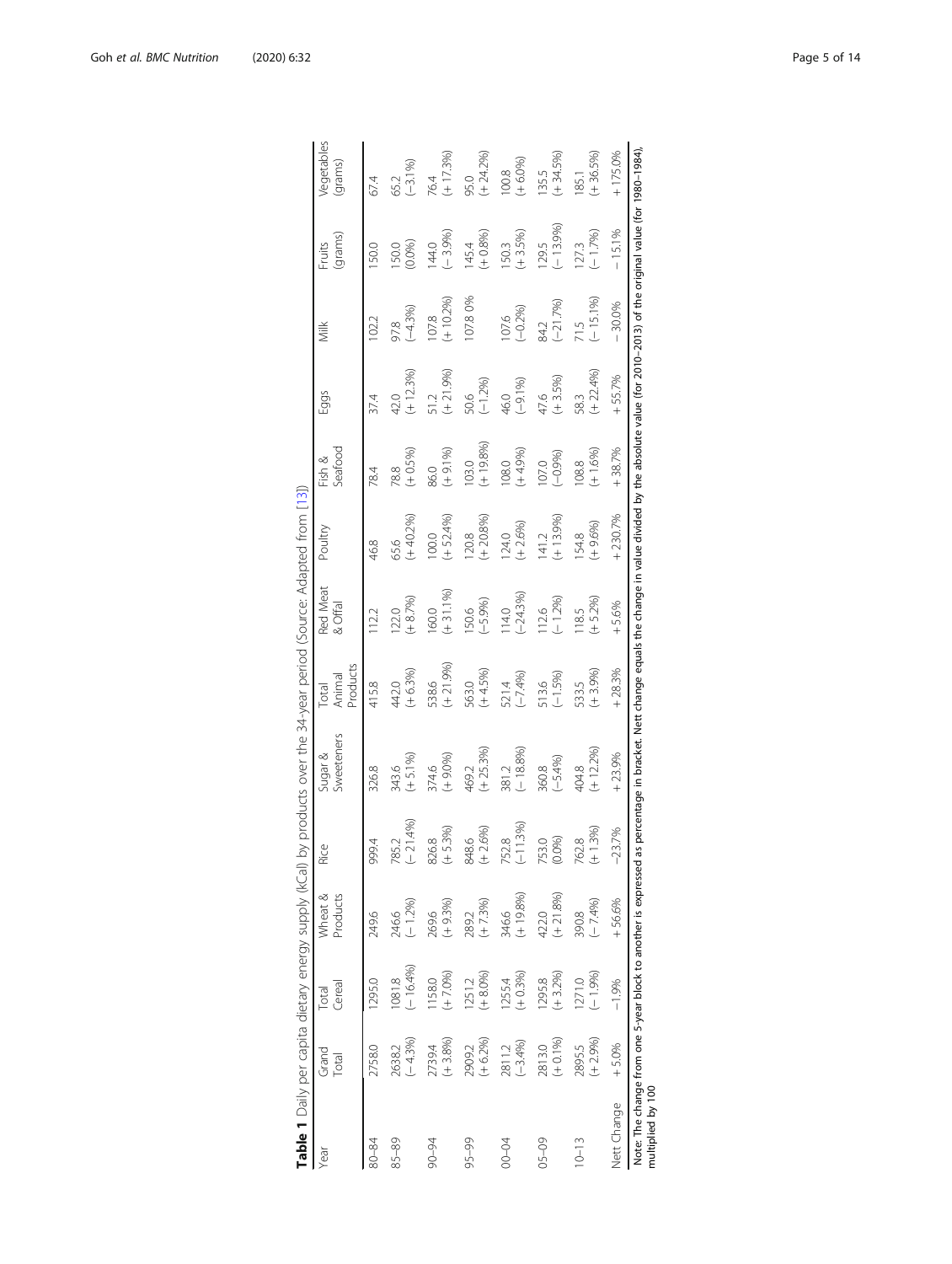decline in fruit supply could be steeper, and the increment of vegetables less pronounced than that observed in the FBS review.

#### Protein supply

Overall, per capita protein supply increased by 33.8% (Table 2) during the 1980–2013 period. Initially, vegetable-sourced protein outweighed animal protein (32.2 v's 27.8 kg/capita/day). But by 1990 the per capita supply of animal-based protein had overtaken vegetable protein. The supply of animal-based protein continued to increase at a faster rate than vegetable-sourced protein. Over the review period, the total protein available from animal products increased by 59.1% (Fig. [2\)](#page-6-0) while vegetable protein increased by 11.9% (Table 2). Rice has been the predominant staple food of Malaysians and was the leading source of protein in the diet until the mid-1990s (Fig. [2](#page-6-0)). Fish succeeded rice and emerged as the top protein source since then. The trends in availability indicate that poultry supply is increasing at a rapid rate and is projected to overtake rice very soon (Fig. [2\)](#page-6-0). Besides rice, the supply of wheat, an alternative source of vegetable protein, has been gradually increasing over the past three decades (Fig. [2\)](#page-6-0). While fish remain the biggest contributor of animal protein supply, the importance of poultry has increased over the years (Fig. [2](#page-6-0)). Poultry emerged as the second largest animal protein contributor in 2010–2013, with a two-fold increase from 13.4% in 1980–1984 to 29.0% in 2010–2013. At the same time, the availability of protein from dairy sources declined from 18.8 to 9.9%. Red meat, as a less popular source of animal protein, has seen fairly small marginal increases (Fig. [2](#page-6-0)). At the bottom of the list are beans, pulses and leguminous vegetables, whose protein contributions are insignificant during the period under review (Fig. [2](#page-6-0)).

#### Fat supply

The total fat supply has been stable over time, with only a minor increase in per capita availability (from 84.9 to 88.8 g per capita per day). Of the total fat available, in the 1980's, around 70% was of vegetable origin (58.5 g/ capita/day) and the remainder (26.3 g/capita/day) from animal sourced foods. By 2014, the balance had shifted slightly towards a higher percentage of animal sourced fat (37%), but with the majority (63%) being sourced from vegetable products (Table 2).

#### Food habit pattern (MANS 2003 and 2014)

Both surveys show that the most widely consumed foods (by frequency of daily consumption) are white rice and table sugar. Between MANS 2003 and 2014, there is a decreasing trend in prevalence of consumption of rice and table sugar, which is offset by an increase in bread, wheatand rice- based noodles, and sweetened "condensed milk". The reduction in prevalence and frequency of daily consumption of rice was more prominent in the urban than rural populations. There is an increase in the frequency and prevalence of consumption of chicken and eggs in 2014 compared to 2003 and especially so in the urban population. While fish remains the most widely consumed animal protein, its frequency of daily consumption has decreased. Both surveys found that vegetables are more frequently and widely consumed than fruits although the frequency of daily consumption for both vegetables  $(< 40\%)$  and fruits  $(< 7.5\%)$  is far lower than desired. A marginal increasing trend is observed for vegetables from 2003 to 2014, while a decrease is observed in fruits.

MANS 2014 reported that 32% adults consume four heavy meals a day; the usual breakfast, lunch and dinner plus a late-night meal. However, meal pattern was not assessed nor reported in MANS 2003 so it is not

| レ・ーリノ               |                                         |                      |                  |                                     |                      |                      |  |
|---------------------|-----------------------------------------|----------------------|------------------|-------------------------------------|----------------------|----------------------|--|
|                     | Availability of protein<br>q/capita/day |                      |                  | Availability of fat<br>q/capita/day |                      |                      |  |
| Time period (years) | <b>Grand Total</b>                      | Vegetal Products     | Animal Products  | <b>Grand Total</b>                  | Vegetal Products     | Animal Products      |  |
| $80 - 84$           | 60.0                                    | 32.2                 | 27.8             | 84.9                                | 58.5                 | 26.3                 |  |
| $85 - 89$           | $59.4 (-1.0\%)$                         | $28.5$ ( $-11.5\%$ ) | $30.9 + 11.0\%$  | $90.1 (+ 6.2%)$                     | $62.5 (+ 6.8\%)$     | $27.6 (+ 4.8%)$      |  |
| $90 - 94$           | $69.1 (+ 16.3%)$                        | $30.5 (+ 7.0\%)$     | $38.6 (+ 24.8%)$ | $87.5$ (-2.9%)                      | $53.3$ ( $-14.6\%$ ) | $34.1 (+ 23.6%)$     |  |
| $95 - 99$           | $76.2 (+ 10.3%)$                        | $33.0 (+ 8.2%)$      | $43.2 (+ 11.9%)$ | $85.6$ $(-2.1\%)$                   | $50.8$ ( $-4.7\%$ )  | $34.8 (+ 1.9\%)$     |  |
| $00 - 04$           | 76.2 (0.0%)                             | $34.1 (+ 3.3%)$      | $42.1 (-2.6%)$   | $86.4 (+ 0.9\%)$                    | $55.6 (+ 9.5%)$      | $30.8$ ( $-11.5\%$ ) |  |
| $05 - 09$           | $78.4 (+ 2.9\%)$                        | $36.1 (+ 5.9%)$      | $42.2 (+ 0.4\%)$ | $84.2$ (- 2, 6%)                    | $53.1$ ( $-4.6\%$ )  | $31.1 (+ 1.2%)$      |  |
| $10 - 13$           | $80.3 (+ 2.5%)$                         | $36.0 (+ - 0.3%)$    | $44.3 (+ 4.9%)$  | $88.8 (+ 5.5%)$                     | $55.7 (+ 5.0\%)$     | $33.1 (+ 6.3%)$      |  |
| Nett Change         | $+33.8%$                                | $+11.9%$             | $+59.1%$         | $+4.6%$                             | $-4.8%$              | $+25.6%$             |  |

Table 2 Daily per capita supply of protein and fat from animal and vegetal sources over the 34-year period (Source: Adapted from  $[13]$ 

Note: The change from one 5-year block to another is expressed as percentage in bracket. Nett change equals the change in value divided by the absolute value (for 2010–2013) of the original value (for 1980–1984), multiplied by 100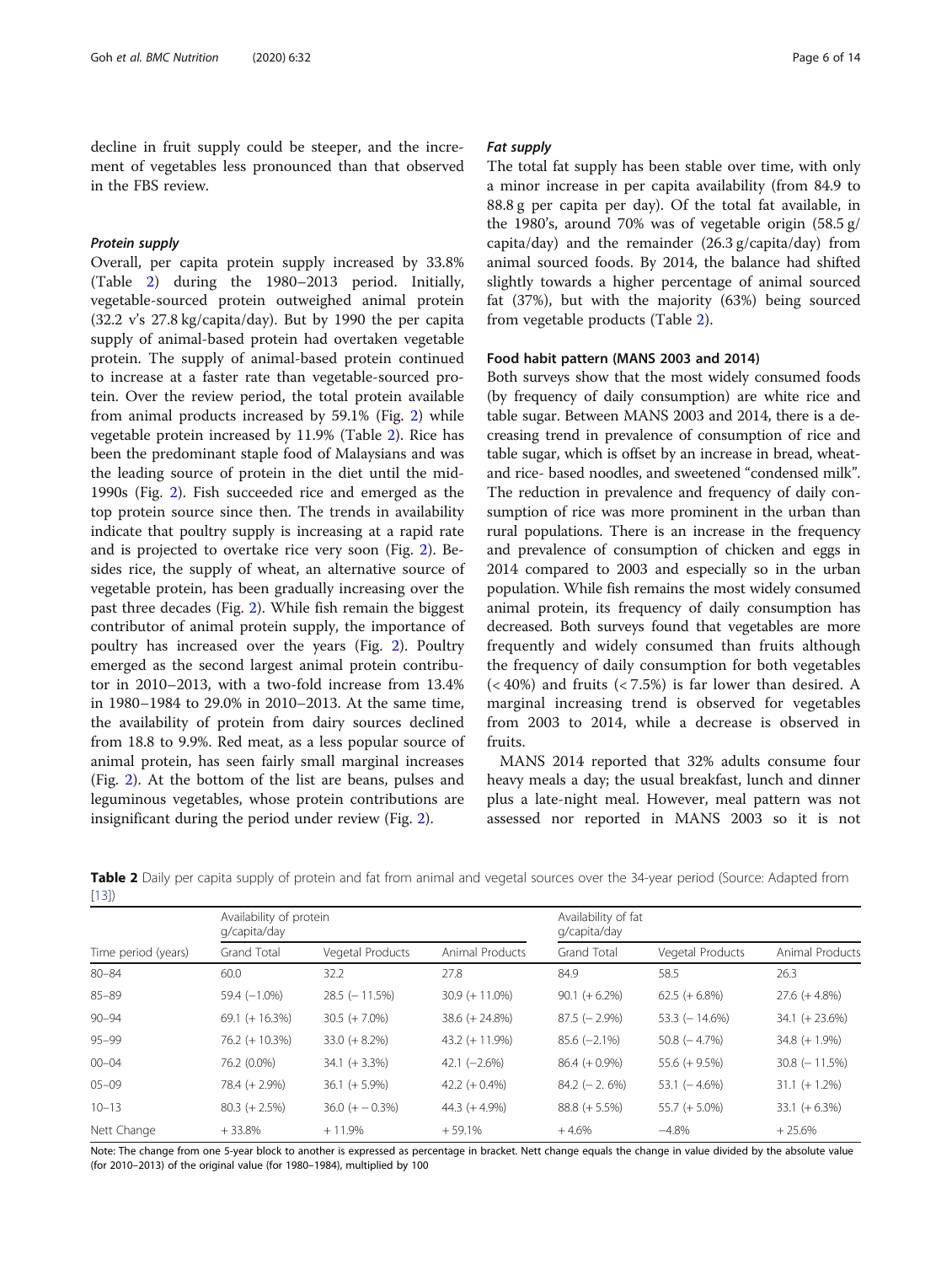<span id="page-6-0"></span>

possible to comment on any changes in behaviour of consumption patterns between the two data sets. Both surveys reported that milk and dairy products are not widely consumed by Malaysians. The trends observed over time in the MANS reports are consistent with those from the FBS review and those reported elsewhere [[39](#page-13-0), [42\]](#page-13-0).

# Prevalence of selected NCD and NCD risk factors (NHMS I-V and MANS 2003 and 2014)

From 1996 to 2014 there was an increasing prevalence of overweight Malaysian adults (Table 3). From 2011 to 2015 the percentage remained static at around 30%, but

still accounted for one third of the adult population. The prevalence of obesity showed a similar upwards trend, with an alarming increase from 4.4 to 30.6% of the adult population over a 30-year period (Table 3). Data in Table 3 may be skewed since two different cut off points for obesity were used in the different studies. Since 2011, the CPG 2004 classification was adopted for NHMS. This is based on the WHO [\[60](#page-13-0)] recommendation that the CPG criteria are used for Asians since they tend to have higher amounts of abdominal fat at lower BMIs [[60\]](#page-13-0) which poses a higher risk for obesity-related morbidity and mortality. The use of the reduced BMI threshold level for obesity may have skewed the

Table 3 The prevalence of overweight and obesity in adults of 18 years and above (Source: data for NHMS III (2006), NHMS IV (2011) and NHMS V (2015) from Institute of Public Health [[21,](#page-12-0) [28](#page-12-0)], for NHMS I (1986) and II (1996) from Ahmad [\[2](#page-12-0)], and for MANS (2003) and MANS (2014) from Institute of Public Health [\[24](#page-12-0), [30\]](#page-12-0))

|            | NHMSII (1996) % | MANS (2003) % | NHMSIII (2006) %  | NHMS IV (2011) % | MANS (2014) %     | NHMS V (2015) %   |
|------------|-----------------|---------------|-------------------|------------------|-------------------|-------------------|
| Overweight | $16.6^{\circ}$  | 26.7a         | 29.1 <sup>a</sup> | 33.3 $b$         | 32.4 <sup>a</sup> | 33.4 $b$          |
| Obese      | $4.4^{\circ}$   | יה רו         | $14.0^{\circ}$    | 272b             | 18.5 <sup>a</sup> | 30.6 <sup>b</sup> |

<sup>a</sup> According to WHO classification, overweight is defined as BMI  $\geq$  25 kg/m2 and < 30 kg/m2 and obesity as BMI  $\geq$  30 kg/m2.<br><sup>b</sup> According to CPG (2004) classification, overweight is defined as BMI  $\geq$  23.0 kg/m2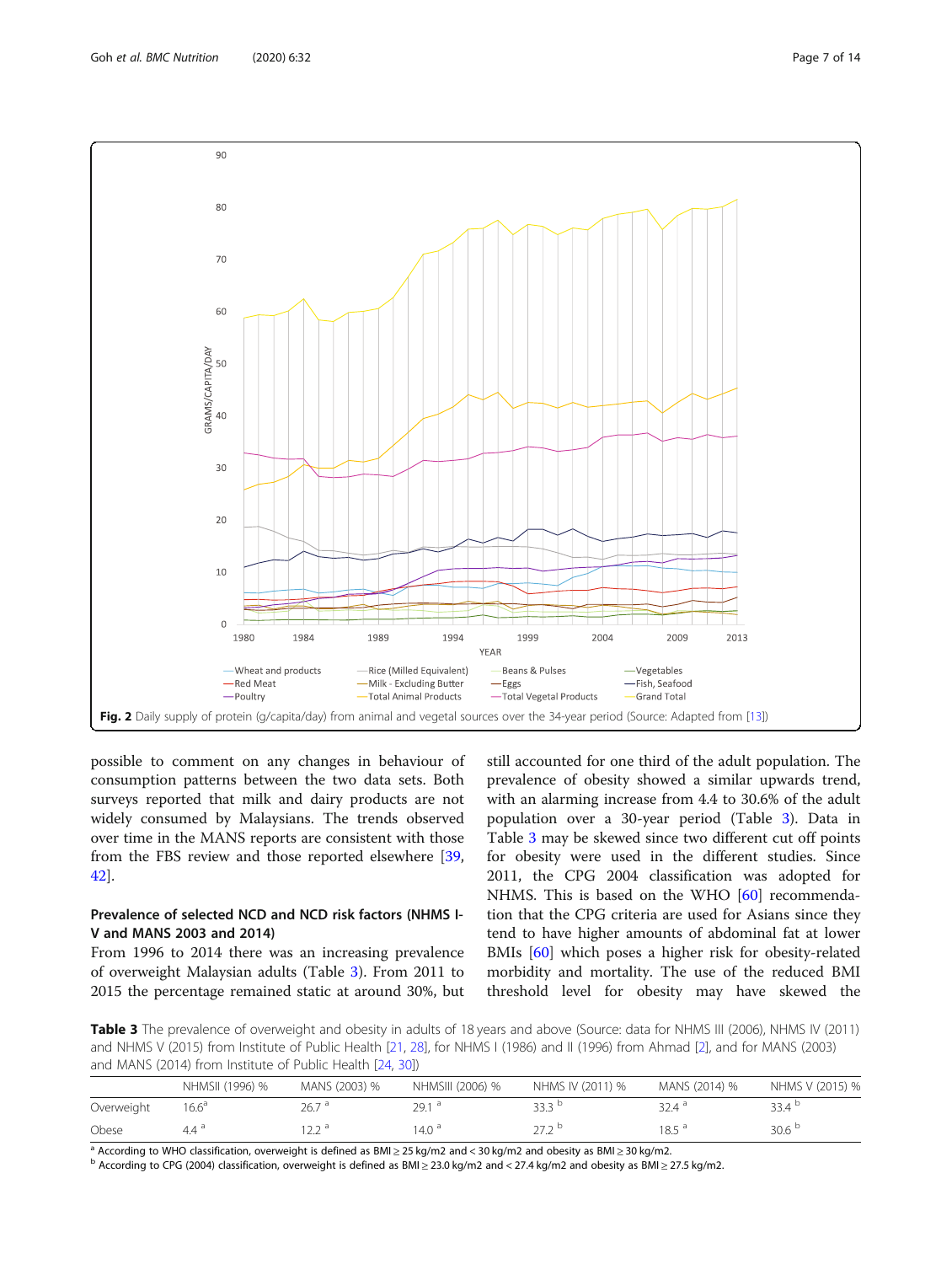magnitude of prevalence, but was not formally discussed in the respective NHMS reports. Using the new classification, about two-third of the adult population was overweight or obese in 2015 (Table [3\)](#page-6-0). On the other hand, the prevalence of underweight among adults above 18 years old has fallen to 6.2% in NHMS 2015 from 25.2% previously reported in NHMS 1996. It is not obvious whether this is an anomaly due to the BMI cut-off points utilised, or if it is a reflection of the increasing body size of Malaysians.

Evaluation of NHMS reports across the years highlighted an increasing prevalence (170% increase) in diabetes mellitus from 8.3% in 1996 to 22.5% two decades later in 2015 (Table 4). Data from sequential NHMS show a rapid doubling (over 200%) in the prevalence of hypertension from 1986 to 2006, which has remained fairly constant, at about 40% of adults over 30 years of age, since 2006 (Table 4). In line with the incidence of other NCD, the prevalence of hypercholesterolaemia was high and on the increase (Table 4). About half of the adult population had high blood cholesterol. Prevalence among adults aged 30 years and above had increased more than fourfold from 11.7% in 1996 to 56.8% in 2015 (Table 4).

The results are in keeping with the epidemiological transition that occurs in nations with rapidly evolving economies, and with the nutrition transition from receding famine to increasing prevalence of degenerative disease [\[44](#page-13-0)]. It could also be suggestive of a low awareness of health screening among Malaysian. Of particular concern is the increase in the number of undiagnosed NCD cases (Table [5\)](#page-8-0). More than half of adults above 18 years old with diabetes and hypercholesterolaemia in Malaysia were not aware of their condition until they were tested during NHMS sampling. Although the prevalence of undiagnosed hypertension is high, there has been a fall in prevalence between 2006 and 2015.

# **Discussion**

It is evident from the preceding data that Malaysia is a nation in the midst of transition. The demographic and epidemiological transitions that have taken place over the 34 year period in review have the hallmark of transitions taking place in other rapidly evolving economies. Currently, there is very little sign that this is going to change. The prevalence of obesity and associated NCD has continued to increase amongst Malaysians, frequently surpassing the global average ([Prevalence of Se](#page-6-0)[lected NCD and NCD Risk Factors \(NHMS I-V and](#page-6-0) [MANS 2003 and 2014\)\)](#page-6-0). In comparison to the WHO 2014 global average, diabetes mellitus was three times more prevalent in Malaysia  $[62]$  $[62]$  $[62]$ . While the prevalence of overweight was on par with the [[62\]](#page-13-0) global average, obesity was about 2.5 times more prevalent in Malaysia [[64\]](#page-13-0). Hypercholesterolaemia was also approximately 50% more prevalent in Malaysia compared to the WHO 2008 global average [[63](#page-13-0)]. Since 2014, Malaysia has topped the league tables as the most obese nation in South East Asia [[40](#page-13-0)].

The next section of the discussion examines the underlying causes of the nutrition transition in Malaysia. It is divided into three main areas: The food environment; Changes in lifestyle and behaviour; Government policies, including taxes and subsidies. After examining the underlying factors, recommendations are made for policy changes to address the issues and provide better health outcomes for Malaysians.

#### The food environment

#### An abundance of food

A decreasing rate of population growth [\(Transitioning](#page-2-0) [Demographic \(DoSM\)](#page-2-0)) in combination with a strong growth in GDP [\(Rapid Economic Growth and Transi](#page-2-0)[tion \(DoSM\)](#page-2-0)) has increased access to and availability of more and cheaper food, also known as the "expansion" stage of nutrition transition [\[34](#page-13-0)]. For the period under review, there has been an abundance of calories available, indicating that Malaysia has been in the expansion stage of transition for over 35 years. Between 2010 and 2013, the average Malaysian woman and man had access to around 93 and 45% more calories than needed [\(Changes in Trends of Energy and Nutrient](#page-3-0) [Supply \(FBS Review\)\)](#page-3-0). Vandevijvere et al. [\[54\]](#page-13-0) warned that the obesity epidemic in around 80% of countries surveyed is fuelled by the sheer abundance of food as it was found that an increase in the amount of per-capita food energy available has created excesses that alone can account for increases in average body weight. Only countries hit by famine, natural disasters or civil war did not follow the trend [[54](#page-13-0)]. The ever-increasing prevalence of obesity and persistent surplus of per capita food energy supply in

Table 4 Prevalence of NCD in adults of 30 years old and above (Source: data for NHMS III (2006), NHMS IV (2011) and NHMS V (2015) from Institute of Public Health [\[20,](#page-12-0) [22,](#page-12-0) [28\]](#page-12-0) and for NHMS I (1986) and II (1996) from Ahmad [\[2](#page-12-0)])

|                             | NHMS I (1986) %   | NHMS II (1996) % | NHMS III (2006) % | NHMS IV (2011) % | NHMS V (2015) % |
|-----------------------------|-------------------|------------------|-------------------|------------------|-----------------|
| <b>Total Diabetes</b>       | 6.3 <sup>a</sup>  | 8.3              | 14.9              | 20.8             |                 |
| Total Hypertension          | 14.4 <sup>b</sup> | 32.9             | 42.6              | 43.5             | 39.8            |
| Total Hypercholesterolaemia | n/a               | 11.7             | 28.2              | 43.9             | 56.8            |
|                             |                   |                  |                   |                  |                 |

Note: Prevalences are for adults of 30 years old and above except for "a" (≥ 35 yrs) and "b" (≥25 yrs)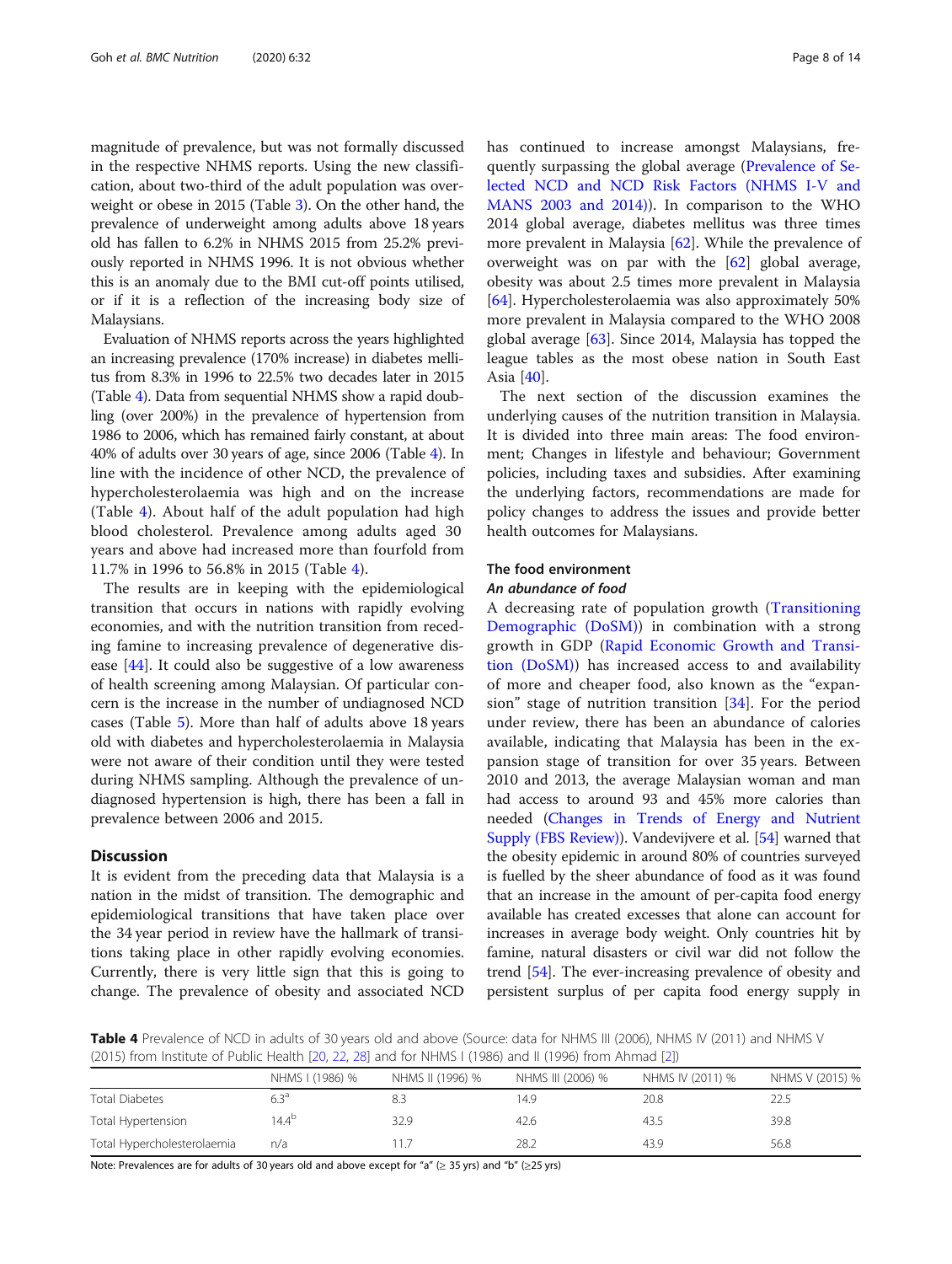<span id="page-8-0"></span>Table 5 Prevalence of undiagnosed NCD in adults of 18 years old and above (Source: data for NHMS III (2006), NHMS IV (2011) and NHMS V (2015) from Institute of Public Health [[20](#page-12-0), [22](#page-12-0), [28\]](#page-12-0) and for NHMS I (1986) and II (1996) from Ahmad [\[2\]](#page-12-0))

|                                                 | NHMS I (1986) % | NHMS II (1996) % | NHMS III (2006) % | NHMS IV (2011) % | NHMS V (2015) % |
|-------------------------------------------------|-----------------|------------------|-------------------|------------------|-----------------|
| Undiagnosed Diabetes                            |                 |                  | 4.5               | 8.0              | 9.              |
| Undiagnosed Hypertension <sup>**</sup>          | n/a             | n/a              | 23.9              | 19.8             |                 |
| Undiagnosed Hypercholesterolaemia <sup>22</sup> | n/a             | n/a              | 18.4              | 26.6             | 38.5            |

Note: Prevalences are for adults of 18 years old and above except for "a" (≥ 35 yrs) and "b" (≥30 yrs); \* respondent was not known to have diabetes and had a fasting capillary blood glucose (FBG) of ≥6.1 mmol/L or more (or non-fasting blood glucose of ≥11.1 mmol/L); \*\* respondent was not known to have hypertension and had a systolic blood pressure of ≥140 mmHg and/or diastolic blood pressure of ≥90 mmHg; \*\*\* respondent was not known to have hypercholesterolaemia and had a total blood cholesterol of ≥5.2 mmol/L

Malaysia is consistent with the findings of Vandevijvere et al. [\[54\]](#page-13-0).

#### Change in types of foods consumed

During the period under review, Malaysia entered the 'substitution phase' of the nutrition transition. This phase is typified by a shift in the types of food consumed with no major change in the overall energy supply  $[34]$  $[34]$ . The shifts in food groups are usually described as an increase in consumption of refined carbohydrates, added sweeteners, edible oils, and animal-sourced foods, together with a reduction in legumes, other vegetables and fruits [\[47](#page-13-0)]. This transition may differ from one country to another due to differences in culture, beliefs and religious traditions [\[34](#page-13-0)].

In Malaysia, there are several reasons for the preference for chicken and fish over red meat, not least the price, but also the convenience, versatility, ready availability and acceptability to all ethnicities. Malaysia is a multiracial and multi-religion nation, in which all populations accept fish, seafood and chicken compared to red meat, such as pork and beef that are prohibited among the Muslims and Hindus, respectively. It is also a norm among Chinese who adopt some Buddhism beliefs to avoid beef. The Malaysian climate and topography (no grassland) is not suited to the rearing of beef or dairy cattle. Poultry farming, for meat and egg production takes place on an intensive scale, making chicken meat and eggs available at very attractive prices. With regards to fish consumption, Malaysia is an island nation, thus it makes sense that fish are the traditional form of animal protein. Locally caught or farmed fish are cheap and plentiful.

Modern healthy eating advice has advocated the consumption of lean white meat (chicken) over red meat, which is perceived to contain a higher concentration of saturated fats. While this may have been the case 60–70 years ago, the modern chicken, fast growing and intensively reared, has a very different nutrient composition profile to its ancestors. They provide more energy from fat than protein and contain more than twice as much fat as it did in 1940, a third more calories and a third less protein [\[57](#page-13-0)]. The method of cooking also has a significant impact on

the nutritional value of the meat consumed. Deep fried chicken tastes better than boiled or steamed chicken, and is a favourite snack and meal. Not only chicken that is deep fried, the most preferred fish cooking style by Malaysians is deep-frying [\[4](#page-12-0)]. During frying, fish will absorb some of the oil, increasing its calorie content and changing the types of fat it contains, with the amount of beneficial fatty acids particularly adversely affected.

Another trend also common in transitioning countries is the increase in wheat consumption [\[43,](#page-13-0) [45,](#page-13-0) [49](#page-13-0)]. Malaysia too is consuming more wheat at the expense of rice. It is important to note that wheat is usually consumed in its highly processed form of flour, whereas rice is traditionally polished and boiled or steamed before consumption. Different varieties of wheat are imported and refined to produce noodles, cakes, cookies, crackers, buns and breads – all of which are commodities that have roles to play as convenience foods. To put things into perspective: a bowl of steamed rice is less processed and less "value-added" than any one of the wheat-based products available in Malaysia. Wheat-based foods are also consumed in a more calorific but less nutritious way. For instance, the ubiquitous breakfast item, "Roti Canai" or Malaysian flatbread, is made from refinedwheat-flour dough which is repeatedly kneaded, flattened, oiled, and folded before proofing and shallow frying in more oil. In addition, white toast is not complete without margarine spread. Coincidentally or not, partially hydrogenated oil that is linked to the development of NCD is one common vital ingredient in the aforementioned wheat-based products. This industrial source of trans-fat is not banned in Malaysia, unlike most high income countries that have heeded WHO's call on eliminating it in our diets by 2023.

While other studies of the nutrition transition in developing economies [[43,](#page-13-0) [45,](#page-13-0) [49](#page-13-0)] found an increase in milk intake, the opposite holds true in Malaysia. Per capita milk supply has reduced from two-third to half a glass a day. Akin to cattle rearing, dairy farming is equally not suited to the Malaysian climate, hence there has been no culture of milk production or consumption. Whilst there is some locally produced fresh milk, the majority of milk and dairy products are made from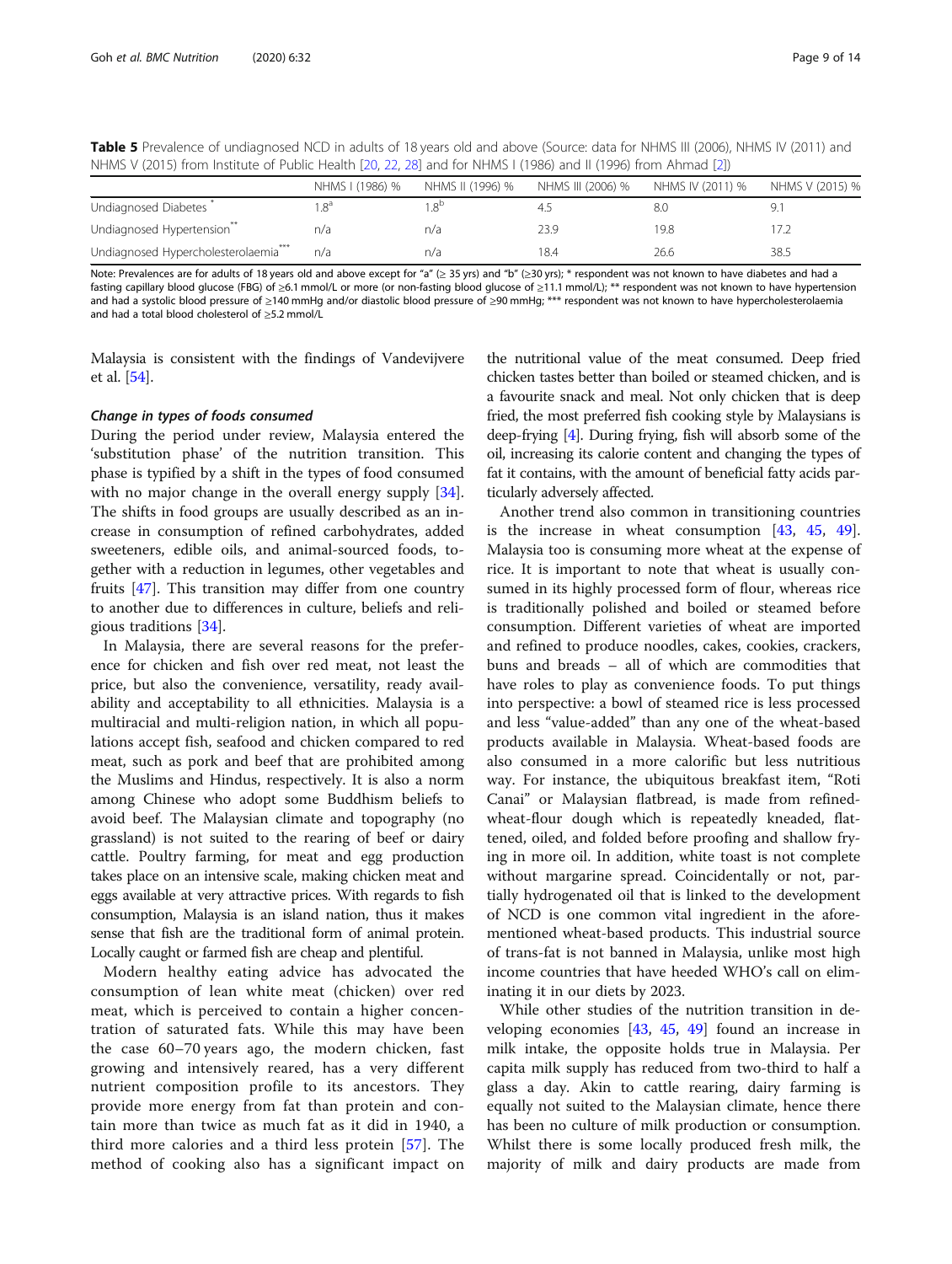imported milk powder and hence are not affordable by all [[51](#page-13-0)]. Additionally, the rate of lactose intolerance among adults in Malaysia is extremely high at over 80% [[6,](#page-12-0) [16\]](#page-12-0), therefore most adults choose to avoid milk and dairy products. Malaysian adults tend to substitute milk in beverages such as tea and coffee with sweetened "condensed milk" that is easier on the palate, stomach and pocket but is poorer for health. It is important to highlight that the ubiquitous sweetened "condensed milk" widely consumed in Malaysia is actually the non-dairy creamer, made from palm oil derivatives. The dairy version of condensed milk is less widely available and usually imported to cater for niche upmarket consumers.

The FBS highlighted an over-abundance of and sustained increase in the supply of sugar and sweeteners over the past three decades [\(Changes in Trends of En](#page-3-0)[ergy and Nutrient Supply \(FBS Review\)\)](#page-3-0). While the recommended upper daily limit for sugar is no more than 9 or 6 teaspoons a day, men and women respectively, the amounts available in the 1980s were equivalent to 21 teaspoons per person per day. The availability of sugar and sweeteners has continued to increase over the decades, hand in hand with the increase in prevalence of NCD and obesity.

#### Changes in lifestyle and behaviour

In keeping with Popkin's findings (2015), underlying the afore discussed transition in Malaysia are the growth of the modern retail culture, a change in technology affecting physical activity and inactivity, access to mass media, urbanisation and penetration of modern food systems into all societies. The huge demographic change in Malaysia, from a nation that was largely rural (72%) in the 1960's to a complete reversal of this situation by 2014, brought with it concomitant changes in lifestyle, behaviour and eating habit. It is difficult to disaggregate the individual factors from each other as one change has knock on effects on other factors. Together they fall under the banner of urbanisation. They have a significant impact on the eating behaviour and health outcomes of the population.

#### Sedentary urban living

Over three quarters of Malaysians now live in urban or peri-urban areas. They are linked by fast highways, by high speed internet and have access to technologies that are designed to make their lives more comfortable and convenient. Less energy is expended both at work and in traveling to work; people have sedentary occupations and tend to walk less as car ownership continues to rise. Even if one's energy intake stays the same over the years, the gradual metabolic ageing causing reduction in basal energy requirement and reduction in energy expenditure due to sedentary lifestyle can bring about energy surplus

that leads to a gradual, but persistent, weight gain over a considerable period of time.

#### Eating out

Changing lifestyles, mainly due to work commitment, have fuelled the increase in numbers eating out and the need for convenience foods. According to the Malaysian Food Barometer, more than 64% of Malaysians eat at least one meal per day outside of home; of the remaining 36% who eat at home, 12.5% have at least one meal that comes from outside [\[48](#page-13-0)]. Traditionally, foods were home cooked local dishes prepared by mothers. Due to an increasing number of "dual-income" families, eating out becomes increasingly prevalent in Malaysia. It is also not surprising that the review has found that about onethird of the population consume a fourth heavy meal late at night. In fact, around-the-clock dining has become so inherent with Malaysian culture that the government had to retreat a proposal to ban eateries from operating 24 h after facing community backlash [[17\]](#page-12-0).

The abundance of eateries in Malaysia makes eating out an easy option. Consumers do have the choice to select home-cooked fare such as the "nasi kandar" or "nasi campur" stalls that offers an abundance of local dishes vegetables, fish, chicken, and curries of various kinds served with limitless steamed rice. These eateries do provide healthy and less healthy options. It is left to the consumer to make choices and to select the appropriate amount to consume. In addition to the "healthy" choices, an abundance of small hawker stalls offer a range of food choices for a very reasonable price. In general, these foods tend to be fried, high in salt, sugar and devoid of nutrients. The availability of "ready meals" in convenience stores has mushroomed over the past 5 years. These ready meals do provide a safety net for those who do not have access to food storage or preparation facilities, but can be viewed as one of the contributory factors to lifestyle and dietary change and associated health outcomes.

# Trendy food culture

The establishment of shopping malls in all towns has contributed to the globalisation of food products and culture that is further promoted and instilled in the local communities by their increasing presence across all towns in Malaysia, big and small. Outlets serving trending food is fast becoming a quintessential component of the evolving urban food culture. The long queue in front of these outlets cannot be missed. The latest trend in Asia, and in Malaysia, is the consumption of "bubble tea", a high calorie sweetened tea-flavoured beverage with chewy tapioca balls. Coffee culture is also on the increase in Malaysia. The trending coffee shops are the well-known global brands, reinforced by independent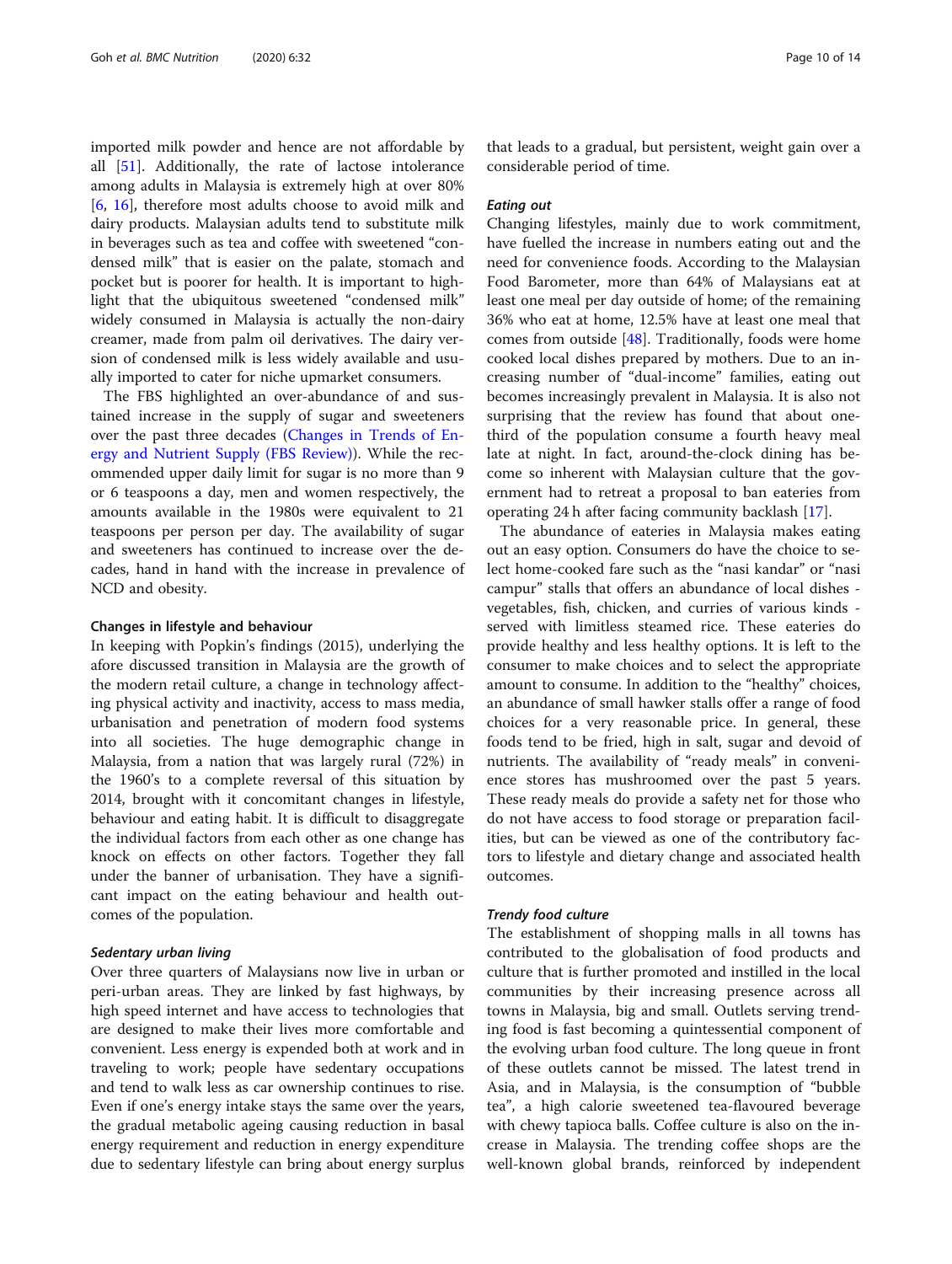local businesses that serve large volumes of sweetened, milk based beverages and cakes and pastries alongside. Kiosk chains market juice and smoothie drinks as healthy and offering a range of purported benefits such as "immune-boosting" and "cleansing". All are sold in large volumes and, as with the bubble tea and coffee, some of these products are more akin to a meal than a beverage in terms of the total calorie count. For instance, a search on the webpage of one of the wellknown retailers found that one of their popular products marketed as a protein drink provides 588.5 cal. A single serving of a "bubble tea" contains 299 cal and 38 g of sugar [[37\]](#page-13-0).

#### The internet era

The majority of Malaysians (75% in 2015) now have access to the internet. Whilst this service has numerous positive attributes –access to information being one of these – it also has negative attributes with respect to food access and availability. Improved internet access enables the online ordering of food (24 h a day), which can be home delivered. This further reduces the necessity to expend energy while searching for the next meal or snack. While there is a lack of official statistics from the Government, it has been reported elsewhere that 80% of the population is active social media user spending about 2.8 h per day on average just on social media [[36\]](#page-13-0). The Instagram age of sharing trending foods with friends means that eating out is rapidly evolving to become more of a social pastime and hobby. It gives individuals kudos and bragging rights over their friends and peers. Eating out, especially at the latest trending place, is aspirational and seen as a form of success.

#### Government policies

The epidemiological transition in Malaysia is reflected in the parallels between evolving economies and a growing burden of NCD. Being aware of this situation, the government has implemented since 1996 national plans of actions in an attempt to curb it.

#### Nutrition action plans and policies to improve health

Since the early 1990s, Government efforts have focused on the coordination of nutrition intervention programmes in the country between various agencies [\[52](#page-13-0)]. The first blueprint was the National Plan of Action for Nutrition in Malaysia (NPANM I) (1996 to 2000). This plan was primarily targeted at undernutrition. Meanwhile, the problem with overweight was recognised for the first time and strategies to control unhealthy weight gain in the population were outlined in NPANM I. Unfortunately, not only did the strategies fail to have any impact, the prevalence of overweight and obesity rose by 60 and 177% respectively during the period of NPANM I implementation. At the same time, the incidences of diet-related NCD continued to rise at an alarming rate. It was not until the following NPANM II (2006–2015) and NPANM III (2016–2025) that the needs to prevent and control diet-related NCD were recognised. According to the latest NHMS, strategies to reduce diet-related NCD are underwhelming in effect as the prevalence of NCD has continued to rise over the years, with some figures surpassing the global average.

It is important to understand why these national plans of action were ineffective. Perhaps one of the contributing factors is that the strategies to promote healthy eating and active living over the years used a downstream marketing approach. The fact that the upstream factor of an abundance of cheap, readily available calories can cause problems were overlooked in all these policies. Policymakers expected a trickle down approach, of advertisements and handouts that implored people to eat less and do more exercise, to be whole heartedly adopted by the general population. While at the same time, the population was embracing the rapid development that urbanisation and globalisation brought with it. Requesting people to change or moderate their behaviour while living in a state of abundance, is difficult to achieve. Behavioural interventions have been deemed an ineffective means to prevent obesity in both adults and children mainly due to strong influences beyond individual control [\[11](#page-12-0)]. However, to succeed, this method requires more stringent measures to enable people to make healthy choices.

#### Subsidies and taxes

Whilst the MoH devised policies aimed at improving health outcomes, other sectors of the Government offered a range of subsidies and incentives to ensure 'cheap food for all'. Annual Government spending on subsidising basic necessities is at least RM2 billion (USD 450 million) [[35\]](#page-13-0). This allocation includes agricultural subsidies, especially rice production incentives, while part of the allocation is also spent on consumer subsidies. The four subsidised consumer items are sugar, flour, rice and cooking oil, all of which are energy dense, nutrient poor foods. This subsidy could partially explain the increasing per capita supply and surplus of such products. The abundance of excess calories has been exacerbated by the introduction of policies to subsidise these nutrient-poor, energy dense food items. Continued subsidy to increase access to and availability of these foods is paradoxical.

#### Ways forward

The kind of food that is most available, affordable and convenient is a major determinant of people's diets [\[14](#page-12-0)].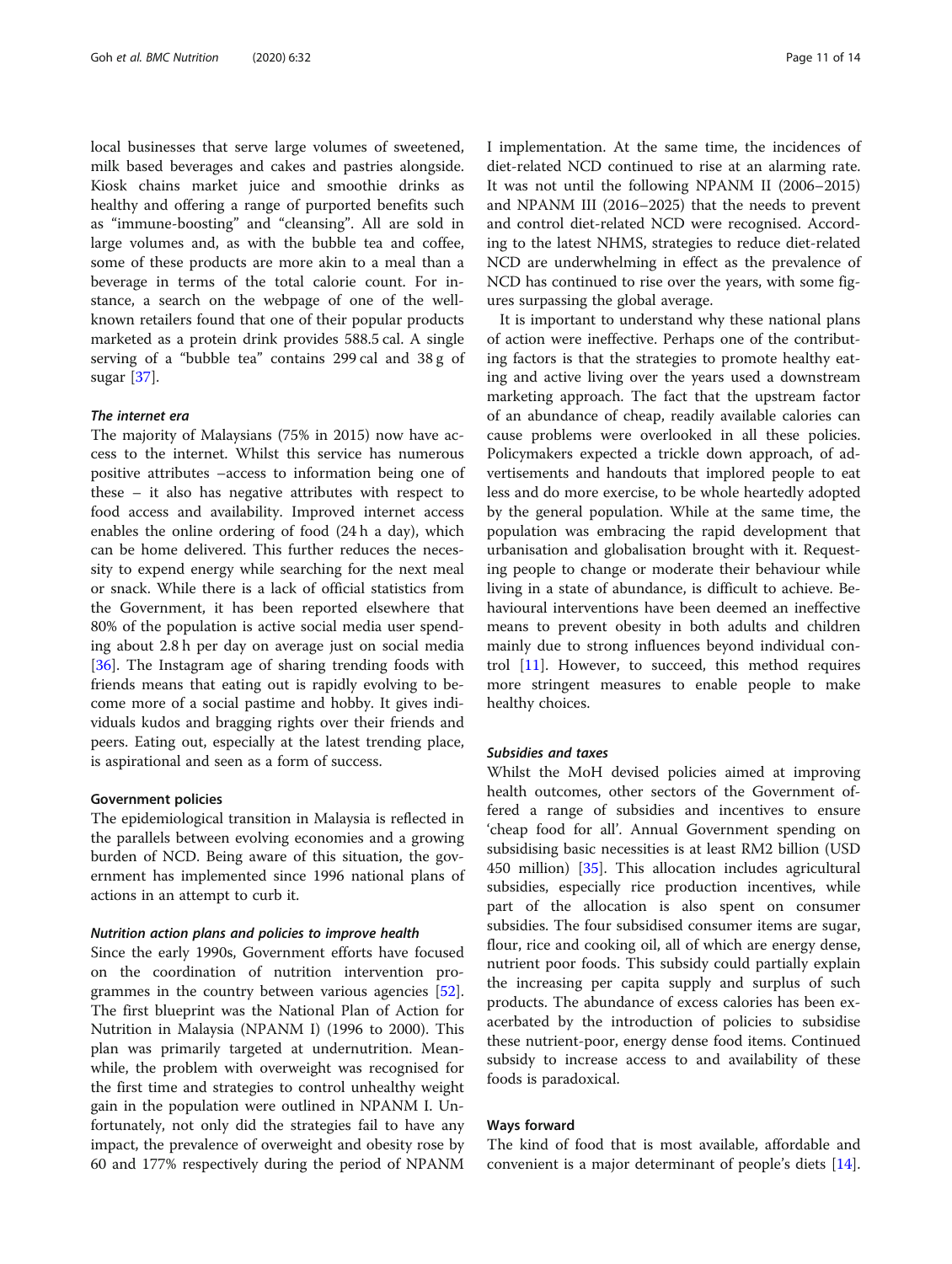According to this review, most of the Malaysian population failed to consume adequate amounts of fruit and vegetable ([Changes in Trends of Energy and Nutrient](#page-3-0) [Supply \(FBS Review\)\)](#page-3-0). This is not surprising since the local supply has never been enough to support the recommended intake of at least 5 servings per person per day. The Malaysian fruit and vegetable industry is generally neglected. The emphasis of agricultural development has been on rice and the commodity crops of oil palm, rubber, cocoa and recently durian [\[8](#page-12-0), [9](#page-12-0)]. To increase accessibility, policymakers need to offer at least as much research and financial support to local fruits and vegetable farmers. Subsidies strike the best balance between effectiveness in changing behaviours and long-term monetary benefits to society [[15](#page-12-0)]. Instead of subsidising the aforementioned energy dense foods, fruits and vegetables should be subsidised as an incentive to encourage healthier eating habits. Reduced fruit and vegetable consumption is often linked to poor health and increased risk of NCD. The protective effects of fruits and vegetables in the diet may be due to their high content of micronutrients and fibre, acting through mechanisms such as lowering blood pressure [\[1,](#page-12-0) [50,](#page-13-0) [59\]](#page-13-0), improving lipoprotein profile [\[19\]](#page-12-0) and increasing insulin sensitivity [[5](#page-12-0), [58\]](#page-13-0).

In tandem with subsidies for fruits and vegetables, fiscal disincentives can be useful for creating consumer demand for nutritious foods  $[14]$ . By exerting pressure on the food industry to improve food environments, food taxes such as the sugar tax can be effective at changing people's diet. From July 2019, the Ministry of Finance (MoF) introduced a sugar tax levy akin to Mexico's on the manufacturer of canned/bottled sugar-sweetened beverages, i.e. non-alcoholic beverages containing added sugars of more than 5 g per 100 ml drink and fruit or vegetable juice drink containing added sugars of more than 12 g per 100 ml drink. The sugar tax is very much in its infancy and it is impossible to tell whether it is likely to succeed in Malaysia in the absence of longitudinal epidemiological data. At a glance, the directive as it stands is unlikely to succeed, mainly because it is failing to address the real sugar problem – the consumption of sugar from sources other than canned/bottled drinks. Table sugar and non-dairy sweetener, as implied in the findings of MANS 2003 and 2014 conducted by the MoH, are not included in the proposed sugar tax. The most frequently consumed beverages are those prepared at home or at eateries, with added table sugar and/or non-dairy sweetener. A survey by Ahmad in 2015 reported that about 98.6% adults consumed on average two glasses of these beverages per day [[3\]](#page-12-0).

The rapid change in Malaysia's food environment on top of the persistent overabundance of energy supply in the country has tipped the scales in favour of NCD proliferation. Policymakers have mostly overlooked the

upstream links between poor diet and policy determinants of food supply from farm to shelves [[56\]](#page-13-0) and the importance of employing multicomponent, multidisciplinary and multifaceted approaches for obesity management [[7\]](#page-12-0). As it has been in the past until now, the burden to reduce malnutrition and NCD lies mainly with the MoH. There is a need for setting an overarching vision and common goals for policymakers from different Ministries to meet for achieving the vision with a supportive policy ecosystem to facilitate that. In addition to the MoH, other Ministries with relevant roles to play include the Ministries of Agriculture, Domestic Trade and Consumer Affairs, International Trade and Industry, Education, Finance and Woman and Family. Coherence between different ministerial policies to promote healthy food environments should be ensured and progress towards achieving the goals should be measurable. A good case in point is the MoF and its sugar tax. How will the effectiveness of the sugar tax be measured? If the Key Performance Indicators for the MoF is only of balanced budget and fiscal sustainability, where does its accountability for obesity sit? Would the sugar tax be more robust had the MoF worked closer with other Ministries?

# Conclusion

The quasi-historical examination of nutrition and health scenario in Malaysia reveals that past interventions have largely been ineffective to curb the growing obesity and NCD epidemic. As Malaysia proceeds rapidly towards a developed economy status, the population's lifestyle will continue to change. Evidences point to the fact that the local food supply and environments have become increasingly obesogenic. Policymakers may have to learn from post-mortems of past policies, re-examine its present policies and strategies, and formulate sustainable, comprehensive and multifaceted actions to ensure a conducive, healthy and nutritious food systems and environment for its population. The epidemic is a complex issue and requires strong political will and concerted effort from all stakeholders.

#### **Abbreviations**

BMI: Body mass index; CPG: Clinical Practice Guidelines; FAO: Food and Agriculture Organisation of the United Nations; FAOSTAT: Food and Agriculture Organization Corporate Statistical Database; FBS: Food balance sheet; FFQ: Food frequency questionnaire; FV: Fruits and vegetables; GDP: Gross domestic product; MANS: Malaysian Adult Nutrition Survey; MoF: Ministry of Finance; MoH: Ministry of Health; NCD: Non-communicable diseases; NHMS: National Health and Morbidity Surveys; NPANM: National Plan of Action for Nutrition in Malaysia; WHO: World Health Organisation; RNI: Recommended nutrient intakes

#### Acknowledgements

Not applicable.

#### Authors' contributions

EVG conceived and designed the analysis, collected the data, performed analysis and prepared the manuscript. SAA, FM and SM contributed to the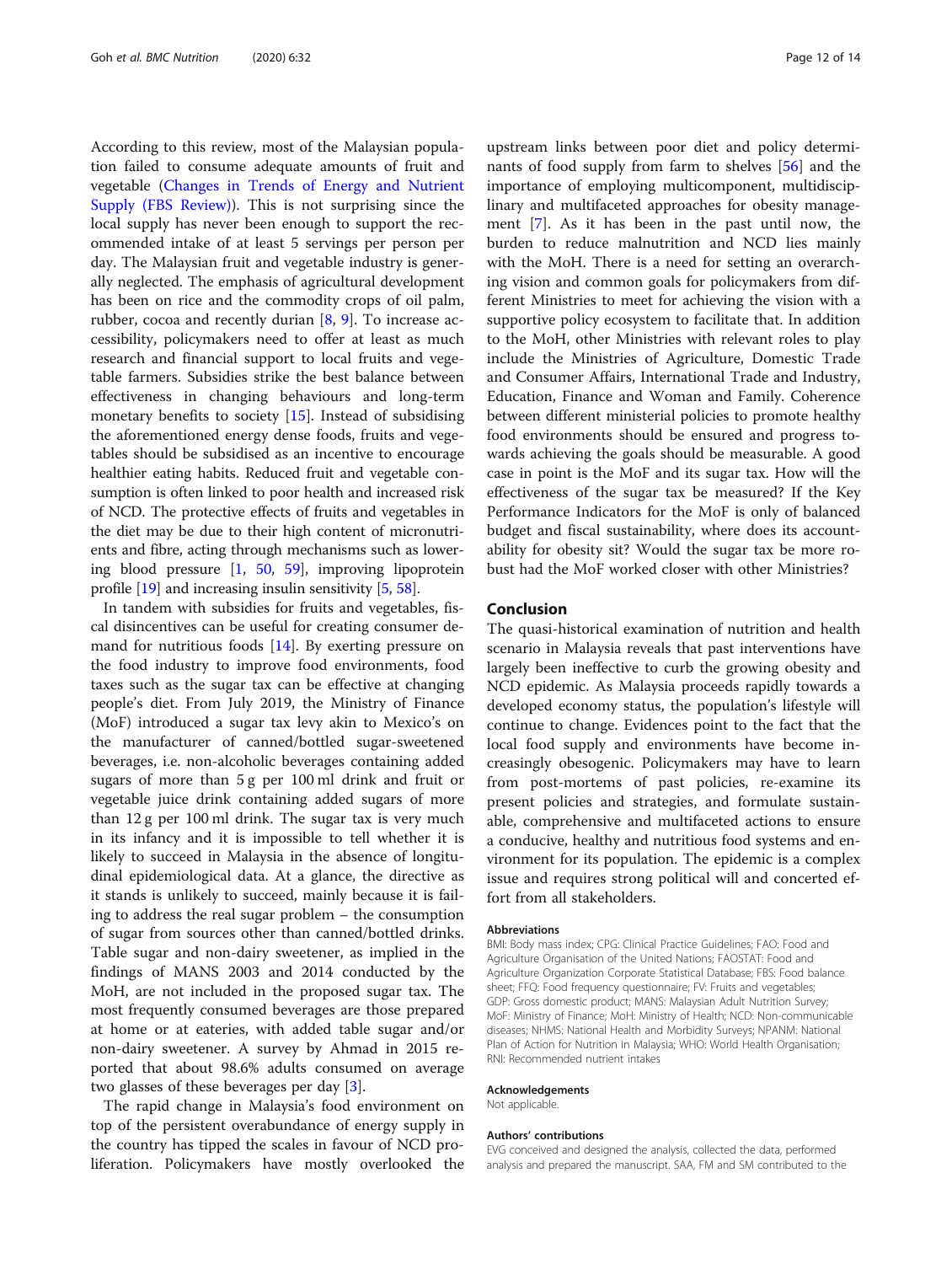#### <span id="page-12-0"></span>Funding

This research received funding, during its empirical data collection stage, from Crops For the Future (CFF) and the University of Nottingham Malaysia Campus (UNMC) through the CFF-UNMC Doctoral Training Partnership scholarship scheme. The views stated in this paper are those of the authors and do not necessarily reflect those of CFF or UNMC.

#### Availability of data and materials

Data sharing is not applicable to this article as no datasets were generated during the current study. The datasets analysed during the current study are drawn from external open-portal data sources as described in the Method section and their respective permalinks are listed in the Reference section.

#### Ethics approval and consent to participate

Administrative permissions and/or licenses were not required to access the open-portal data sources used in current study.

#### Consent for publication

Not applicable.

#### Competing interests

None.

#### Author details

<sup>1</sup> Crops For the Future Research Centre (CFF), Semenyih, Malaysia. <sup>2</sup>School of Biosciences, Faculty of Science and Engineering, University of Nottingham Malaysia, Semenyih, Malaysia. <sup>3</sup>School of Biosciences, Faculty of Science, University of Nottingham United Kingdom, Nottingham, UK.

# Received: 22 August 2019 Accepted: 26 April 2020 Published online: 29 June 2020

#### References

- Aburto NJ, Hanson S, Gutierrez H, Hooper L, Elliott P, Cappuccio FP. Effect of increased potassium intake on cardiovascular risk factors and disease: systematic review and meta-analyses. BMJ. 2013;346:f1378.
- 2. Ahmad, A. J. (2011). Reorient Health Services [PowersPoint slides]. Retrieved from [www.infosihat.gov.my/infosihat/isusemasa/power%20point/](http://www.infosihat.gov.my/infosihat/isusemasa/power%20point/ReorientHealthSvcs.pptx) [ReorientHealthSvcs.pptx](http://www.infosihat.gov.my/infosihat/isusemasa/power%20point/ReorientHealthSvcs.pptx).
- 3. Ahmad MH. Food Consumption Patterns: Findings from the Malaysian Adults Nutrition Survey (MANS) 2014. Med J Malays. 2015;70.
- 4. Ahmad NI, Wan Mahiyuddin WR, Tengku Mohamad TR, Ling CY, Daud SF, Hussein NC, et al. Fish consumption pattern among adults of different ethnics in peninsular Malaysia. Food Nutrition Ress. 2016;60(1):32697.
- 5. Bazzano LA. Dietary intake of fruit and vegetables and risk of diabetes mellitus and cardiovascular diseases (pp. 66–66). Geneva: WHO; 2005.
- 6. Asmawi MZ, Seppo L, Vapaatalo H, Korpela R. Hypolactasia & lactose intolerance among three ethnic groups in Malaysia. Indian J Med Res. 2006; 124(6):697–704.
- 7. Cochrane AJ, Dick B, King NA, Hills AP, Kavanagh DJ. Developing dimensions for a multicomponent multidisciplinary approach to obesity management: a qualitative study. BMC Public Health. 2017;17(1):814.
- 8. Dardak, R. A. (2015). Transformation of agricultural sector in Malaysia through agricultural policy. Food and fertilizer technology centeragricultural policy platform (FFTC-AP). Food and fertilizer Technology Center for the Asian and Pacific Region. Malaysian agricultural Research and Development Institute (MARDI), Malaysia. Retrieved from [http://ap.fftc.agnet.](http://ap.fftc.agnet.org/ap_db.php?id=386) [org/ap\\_db.php?id=386](http://ap.fftc.agnet.org/ap_db.php?id=386).
- 9. Dardak, R. A. (2019). Trends in production, trade and consumption of tropical fruit in Malaysia. Food and fertilizer technology center-agricultural policy platform (FFTC-AP). Food and fertilizer Technology Center for the Asian and Pacific Region. Malaysian agricultural Research and Development Institute (MARDI), Malaysia. Retrieved from: [http://ap.fftc.agnet.org/ap\\_db.](http://ap.fftc.agnet.org/ap_db.php?id=1015) [php?id=1015](http://ap.fftc.agnet.org/ap_db.php?id=1015).
- 10. DoSM (2016). National demographics and socio-economic data were obtained from official spreadsheets and reports uploaded by the Department of Statistics, Malaysia on its open data portal available at.

[https://www.dosm.gov.my/v1/index.php?r=column3/accordion&menu\\_id=](https://www.dosm.gov.my/v1/index.php?r=column3/accordion&menu_id=aHhRYUpWS3B4VXlYaVBOeUF0WFpWUT09) [aHhRYUpWS3B4VXlYaVBOeUF0WFpWUT09](https://www.dosm.gov.my/v1/index.php?r=column3/accordion&menu_id=aHhRYUpWS3B4VXlYaVBOeUF0WFpWUT09)#.

- 11. Elinder LS. Obesity, hunger, and agriculture: the damaging role of subsidies. BMJ. 2005;331(7528):1333–6.
- 12. FAO. FAO food balance sheets: a handbook. Rome: Food and Agriculture Organization of the United Unions; 2001.
- 13. FAO (2017). Food Balance Sheets for year 1980 to 2013 were downloaded as spreadsheets available at [http://faostat.fao.org/site/368/default.](http://faostat.fao.org/site/368/default.aspx#ancor) [aspx#ancor.](http://faostat.fao.org/site/368/default.aspx#ancor)
- 14. FAO/WHO (2018). Proceedings of the FAO/WHO international symposium on sustainable food systems for healthy diets and improved nutrition. Rome.
- 15. Flores M, Rivas J. Cash incentives and unhealthy food consumption. Bull Econ Res. 2017;69(1):42–56.
- 16. Goh LH, Mohd Said R, Goh KL. Lactase deficiency and lactose intolerance in a multiracial Asian population in Malaysia. JGH Open. 2018;2(6):307–10.
- 17. Hamdan, N. (2015). Najib: no ban on 24-hour eateries. The star. Retrieved from [https://www.thestar.com.my/News/Nation/2015/06/27/Najib-no](https://www.thestar.com.my/News/Nation/2015/06/27/Najib-no-ban-24-hr-makan/)[ban-24-hr-makan/.](https://www.thestar.com.my/News/Nation/2015/06/27/Najib-no-ban-24-hr-makan/)
- 18. Hawkes C, Chopra M, Friel S. Globalization, trade, and the nutrition transition. In: Globalization and health. Routledge; 2009. p. 257–84.
- 19. Heiss C, Keen CL, Kelm M. Flavanols and cardiovascular disease prevention. Eur Heart J. 2010;31(21):2583–92.
- 20. Institute of Public Health (2006a). National Health and morbidity survey 2006 (NHMS III). Diabetes Mellitus. Downloaded from:[http://iku.moh.gov.my/](http://iku.moh.gov.my/images/IKU/Document/REPORT/2006/DiabetesMellitus.pdf) [images/IKU/Document/REPORT/2006/DiabetesMellitus.pdf.](http://iku.moh.gov.my/images/IKU/Document/REPORT/2006/DiabetesMellitus.pdf)
- 21. Institute of Public Health (2006b). National Health and morbidity survey 2006 (NHMS III). Nutritional Status. Downloaded from:[http://iku.moh.gov.my/](http://iku.moh.gov.my/images/IKU/Document/REPORT/2006/NutritionalStatus.pdf) [images/IKU/Document/REPORT/2006/NutritionalStatus.pdf](http://iku.moh.gov.my/images/IKU/Document/REPORT/2006/NutritionalStatus.pdf).
- 22. Institute of Public Health (2006c). National Health and morbidity survey 2006 (NHMS III). Hypertension and Hypercholesterolemia. Downloaded from[:http://iku.moh.gov.my/images/IKU/Document/REPORT/2006/](http://iku.moh.gov.my/images/IKU/Document/REPORT/2006/HypertensionAndHypercholecterolemia.pdf) [HypertensionAndHypercholecterolemia.pdf.](http://iku.moh.gov.my/images/IKU/Document/REPORT/2006/HypertensionAndHypercholecterolemia.pdf)
- 23. Institute of Public Health (2008a). Malaysian Adult Nutrition Survey (MANS) 2003 Vol. 2: General Findings. Downloaded from[:http://iku.moh.gov.my/](http://iku.moh.gov.my/images/IKU/Document/REPORT/MANS2003/Volume7-HabitualFoodIntake.pdf) [images/IKU/Document/REPORT/MANS2003/Volume2-GeneralFindings.pdf.](http://iku.moh.gov.my/images/IKU/Document/REPORT/MANS2003/Volume7-HabitualFoodIntake.pdf)
- 24. Institute of Public Health (2008b). Malaysian Adult Nutrition Survey (MANS) 2003 Vol. 3: Nutritional Status of Adults Aged 18 to 59 Years. Downloaded from[:http://iku.moh.gov.my/images/IKU/Document/REPORT/MANS2003/](http://iku.moh.gov.my/images/IKU/Document/REPORT/MANS2003/Volume7-HabitualFoodIntake.pdf) [Volume3-NutritionalStatus.pdf.](http://iku.moh.gov.my/images/IKU/Document/REPORT/MANS2003/Volume7-HabitualFoodIntake.pdf)
- 25. Institute of Public Health (2008c). Malaysian Adult Nutrition Survey (MANS) 2003 Vol. 4: Meal Pattern of Adults Aged 18 to 59 Years. Downloaded from: [http://iku.moh.gov.my/images/IKU/Document/REPORT/MANS2003/Volume4](http://iku.moh.gov.my/images/IKU/Document/REPORT/MANS2003/Volume7-HabitualFoodIntake.pdf) [mealpattern.pdf.](http://iku.moh.gov.my/images/IKU/Document/REPORT/MANS2003/Volume7-HabitualFoodIntake.pdf)
- 26. Institute of Public Health (2008d). Malaysian Adult Nutrition Survey (MANS) 2003 Vol. 5: Dietary Intake of Adults Aged 18 to 59 Years. Downloaded from: [http://iku.moh.gov.my/images/IKU/Document/REPORT/MANS2003/](http://iku.moh.gov.my/images/IKU/Document/REPORT/MANS2003/Volume7-HabitualFoodIntake.pdf) [Volume5-DietaryIntakeOfAdults.pdf](http://iku.moh.gov.my/images/IKU/Document/REPORT/MANS2003/Volume7-HabitualFoodIntake.pdf).
- 27. Institute of Public Health (2008e). Malaysian Adult Nutrition Survey (MANS) 2003 Vol. 7: Habitual Food Intake of Adults Aged 18 to 59 Years. Downloaded from[:http://iku.moh.gov.my/images/IKU/Document/REPORT/](http://iku.moh.gov.my/images/IKU/Document/REPORT/MANS2003/Volume7-HabitualFoodIntake.pdf) [MANS2003/Volume7-HabitualFoodIntake.pdf](http://iku.moh.gov.my/images/IKU/Document/REPORT/MANS2003/Volume7-HabitualFoodIntake.pdf).
- 28. Institute of Public Health (2011). National Health and morbidity survey 2011 (NHMS IV). Vol. II: NonCommunicable Diseases. Downloaded from: [http://iku.moh.gov.my/images/IKU/Document/REPORT/NHMS2011-](http://iku.moh.gov.my/images/IKU/Document/REPORT/NHMS2011-VolumeII.pdf) [VolumeII.pdf](http://iku.moh.gov.my/images/IKU/Document/REPORT/NHMS2011-VolumeII.pdf).
- 29. Institute of Public Health (2014a). Malaysian Adult Nutrition Survey (MANS) 2014 Vol. I: Methodology and General Findings. Downloaded from[:http://iku.](http://iku.moh.gov.my/images/IKU/Document/REPORT/NHMS2014-MANS-VOLUME-3-FoodConsumptionStatisticsofMalaysia.pdf) [moh.gov.my/images/IKU/Document/REPORT/NHMS2014-MANS-VOLUME-1-](http://iku.moh.gov.my/images/IKU/Document/REPORT/NHMS2014-MANS-VOLUME-3-FoodConsumptionStatisticsofMalaysia.pdf) [MethodologyandGeneralFind.pdf.](http://iku.moh.gov.my/images/IKU/Document/REPORT/NHMS2014-MANS-VOLUME-3-FoodConsumptionStatisticsofMalaysia.pdf)
- 30. Institute of Public Health (2014b). Malaysian adult nutrition survey (MANS) 2014 Vol. II: Survey Findings. Downloaded from:[http://iku.moh.gov.my/](http://iku.moh.gov.my/images/IKU/Document/REPORT/NHMS2014-MANS-VOLUME-3-FoodConsumptionStatisticsofMalaysia.pdf) [images/IKU/Document/REPORT/NHMS2014-MANS-VOLUME-2-](http://iku.moh.gov.my/images/IKU/Document/REPORT/NHMS2014-MANS-VOLUME-3-FoodConsumptionStatisticsofMalaysia.pdf) [SurveyFindings.pdf](http://iku.moh.gov.my/images/IKU/Document/REPORT/NHMS2014-MANS-VOLUME-3-FoodConsumptionStatisticsofMalaysia.pdf).
- 31. Institute of Public Health (2014c). Malaysian adult nutrition survey (MANS) 2014 Vol. III: Food Consumption Statistics of Malaysia. Downloaded from: [http://iku.moh.gov.my/images/IKU/Document/REPORT/NHMS2014-MANS-](http://iku.moh.gov.my/images/IKU/Document/REPORT/NHMS2014-MANS-VOLUME-3-FoodConsumptionStatisticsofMalaysia.pdf)[VOLUME-3-FoodConsumptionStatisticsofMalaysia.pdf.](http://iku.moh.gov.my/images/IKU/Document/REPORT/NHMS2014-MANS-VOLUME-3-FoodConsumptionStatisticsofMalaysia.pdf)
- 32. Institute of Public Health (2015). National health and morbidity survey 2015 (NHMS V). Vol. II: Non-Communicable Diseases, Risk Factors and Other Health Problems. Downloaded from:[http://iku.moh.gov.my/images/IKU/](http://iku.moh.gov.my/images/IKU/Document/REPORT/nhmsreport2015vol2.pdf) [Document/REPORT/nhmsreport2015vol2.pdf.](http://iku.moh.gov.my/images/IKU/Document/REPORT/nhmsreport2015vol2.pdf)